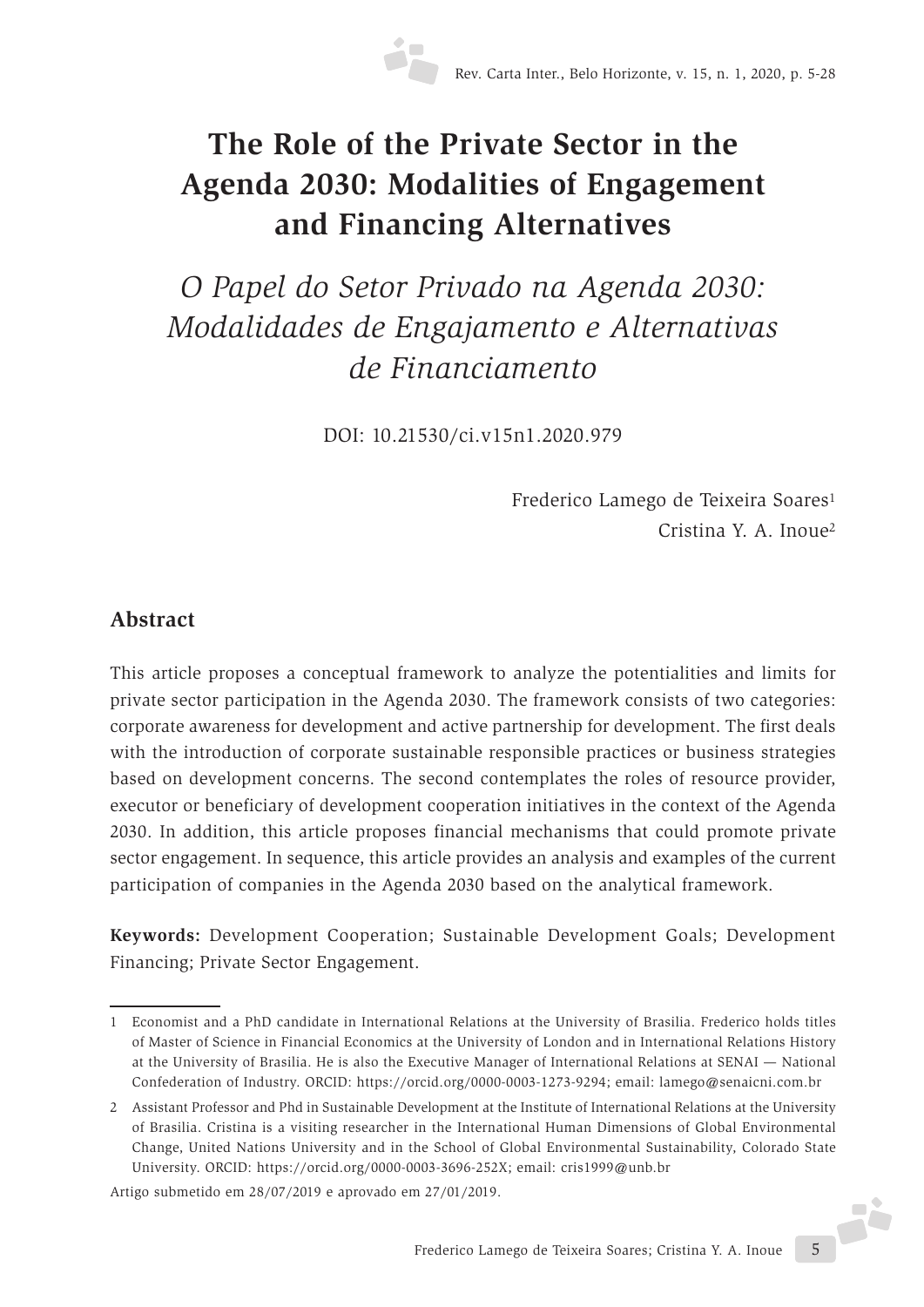

#### **Resumo**

O estudo propõe um quadro de referência analítico para avaliar as potencialidades e limites da participação do setor privado na agenda 2030. O quadro analítico está dividido em duas categorias: conscientização corporativa para o desenvolvimento e parceria ativa para o desenvolvimento. A primeira considera a introdução de práticas de responsabilidade sustentável corporativa ou a introdução de estratégias empresariais com preocupação no desenvolvimento. A segunda contempla os papéis de provedor de recursos, executor ou beneficiário de iniciativas de cooperação para o desenvolvimento no âmbito da agenda 2030. Adicionalmente, este artigo apresenta relação de mecanismos de financiamento que possam promover o engajamento do setor privado. Em seguida, o artigo apresenta análise e exemplos do estado atual de participação das empresas na agenda de desenvolvimento a partir do quadro analítico.

**Palavras-chave:** Cooperação técnica; Objetivos do Desenvolvimento Sustentável; Financiamento do Desenvolvimento; Engajamento do Setor Privado.

## **Introduction**

6

In 2015, the Sustainable Development Goals — SDGs were launched in the United Nations Conference  $\text{Rio} + 20$  with great expectations from the international community. Member States decided to build them upon the Millennium Development Goals and converge with the post-2015 development agenda. The so-called Agenda 2030 — approved by consensus by heads of states from all member countries consists in a declaration, 17 sustainable development goals and 169 targets that deal with global challenges related with "people, planet and prosperity"3. This initiative became the global mainstream to promote development cooperation (Kanie and Biermann 2017). The Agenda 2030 has an ambitious architecture of execution since it takes into consideration the distinct economic, social and planetary realities (Kanie and Biermann 2017). It also implies a concerted multilevel negotiation and management process that count with different state and non-state actors working in different platforms.

The implementation of the SDGs demands a broad engagement of governments, private sector and civil society in general through the creation of new governance arrangements, programs of action and partnerships. In regard to financing,

<sup>3</sup> For information about SDGs, please see the United Nations (2015).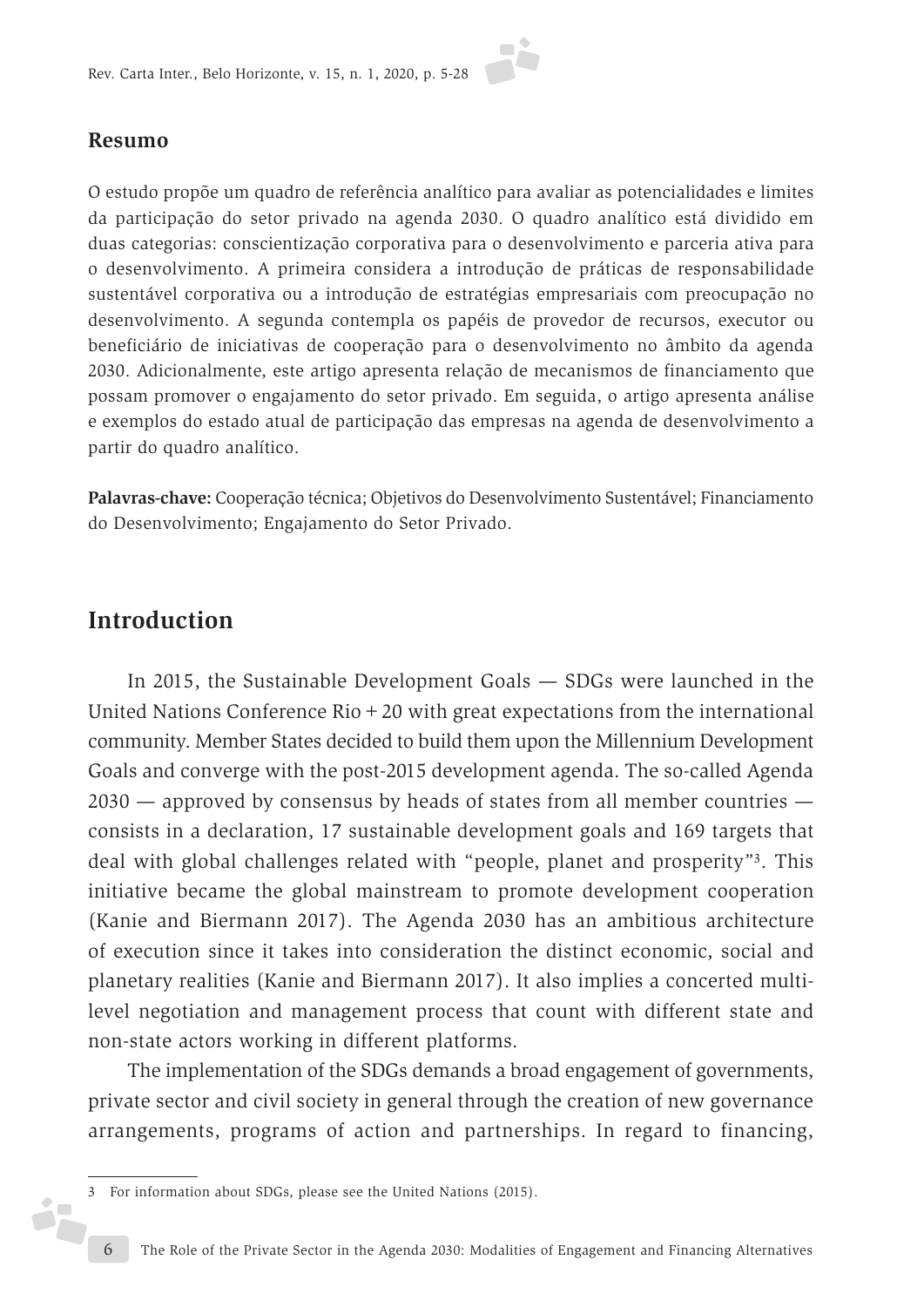the implementation of the SDGs projects a funding gap of more than US\$ 2,5 trillion for the horizon 2015 -2030 projected by the Organization for Economic Co-operation and Development — OECD in 2017. As an example, the United Nations Intergovernmental Committee on Sustainable Development indicates that the sustainable goal related to eradication of extreme poverty implies the allocation of resources of US\$ 35-195 billion per year during the period 2015-2030 (Voituriez et al 2017). The most recent estimate of financial needs from the International Monetary Fund — IMF projects that the achievement of a subset of SDGs in 49 developing countries —focusing on health, education, water and sanitation, roads and electricity— forecasts additional spending of about US\$ 520 billion a year, or an increase of 14 percentage points of GDP on average4.

In contrast, the amount of official development assistance — ODA spent by OECD DAC member countries has had a slight increase of 28.7% in 2016 in relation to 2008 when it reached US\$ 144.9 billion<sup>5</sup>. If other emergent donors are added (Arab countries, China, India, Brazil, Mexico, South Africa, among others), the total amount of aid assistance could be estimated as a total of US\$ 161 billion in 20176. However, the main increase of ODA in the last five years was due to aid assistance spent on refugee and humanitarian crisis that totaled US\$ 14.3 billion in 20177. In this scene, the total amount of bilateral aid spent on development aid in 2017 is similar to the amount of 2008. In addition, emerging donors — like China, India and Brazil — have strengthened their South-South cooperation initiatives with an estimated allocation of US\$ 7.4 billion8. The data of China needs a further analysis. A study conducted by Johnston and Rudyak (2017) has pointed out that China's net aid had reached US\$ 5.4 billion in 2013, most of which was being disbursed on bilateral schemes. Despite these differences, the total amount spent on development cooperation by these emergent donors is far behind the figures of the OECD countries, as seen below:

<sup>4</sup> For more information, please see IMF (2019).

<sup>5</sup> According to the OECD, ODA includes the total amount of funding allocated by members of the *Development Assistance Committee — DAC* of the OECD and countries that are non-members. The Development Assistance Committee — DAC is a forum that discuss cooperation, technical assistance and poverty reduction in the OECD. It counts with more than 30 members from OECD, plus other non-member countries like Chile, Israel, Estonia, Latvia and Turkey. In addition, the World Bank, IMF, UNDP, the Development African Bank, the Asian Development Bank and the Inter-American Development Bank participate as observers.

<sup>6</sup> Idem. N.A. Although the data could be underestimated in the case of China.

<sup>7</sup> Idem.

<sup>8</sup> Idem. N.A. There were no official data available for 2017.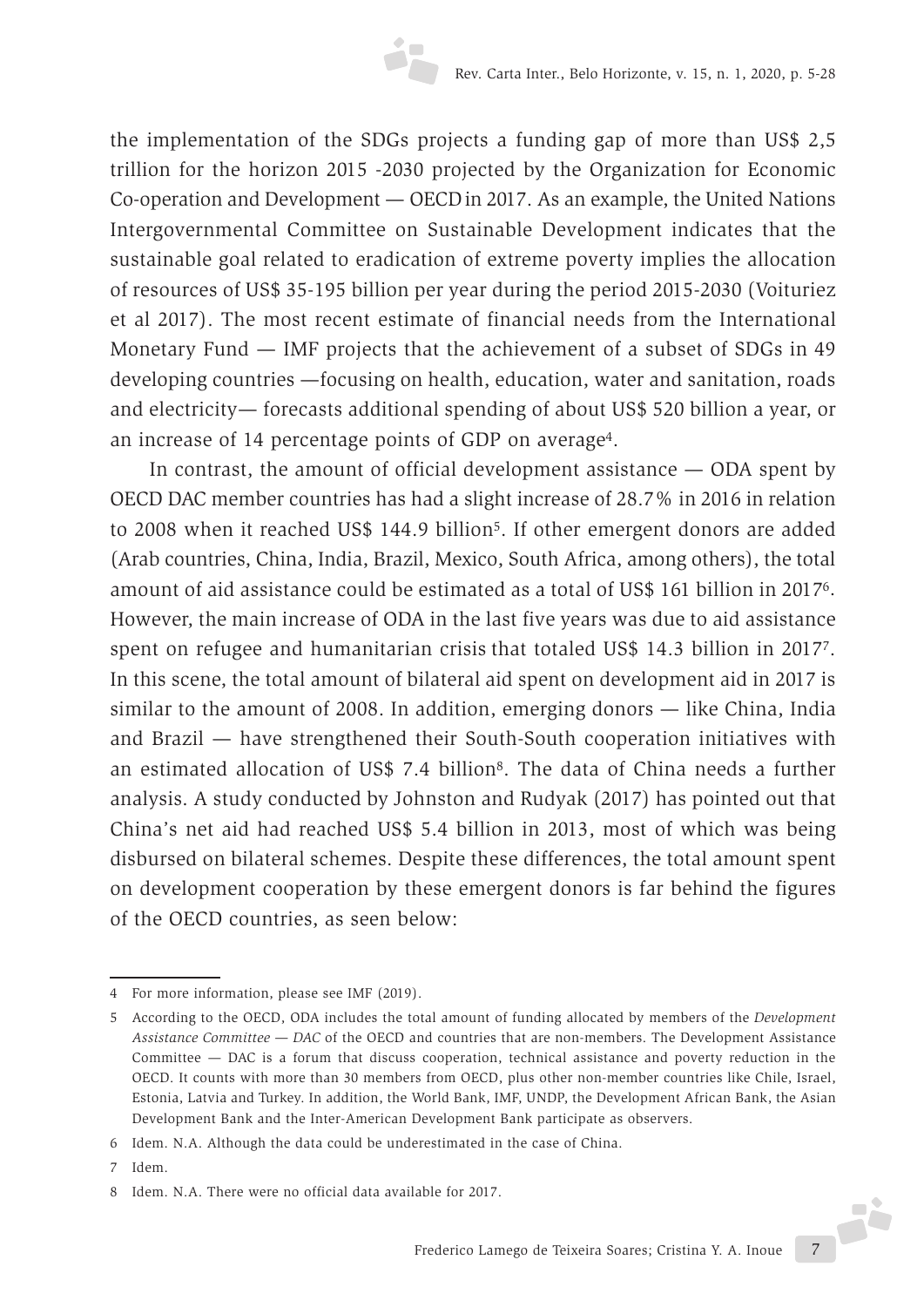

**Table 1 — Estimates of Gross Concessional Flows of Development Co-operation from Emergent Donors, 2012-2016 — (USD Million)**

Source: OECD. Development Co-operation Report, 2018.

Multilateral organizations have also increased the volume of subsidized credit lines to developing countries, reaching US\$ 70 billion. Finally, the private sector foundations have been gaining a more prominent role in the development cooperation agenda, allocating the amount of US\$ 24 billion in development aid between 2013 and 20159. However, the growth of private sector foundations in development cooperation has occurred mainly due to the Bill and Melinda Gates Foundation that is responsible for 48% of the total funding allocated by foundations in 2016 (OECD 2018). This panorama of development financing shows that traditional donors have increased aid spending on a very moderate pace, on one hand, and multilateral organizations and new donors — such as emergent countries and private foundations –, on the other, have had an expanding role in this agenda but far behind the OECD members.

In this context, private sector engagement became a key strategy to tackle the global challenges that were translated into the SDGs. Since the 4th High Level Forum on Aid Effectiveness of 2011 in Busan, the private sector has been recognized as a relevant actor in the promotion of development cooperation. Sequential international forums — such as the Group of Twenty meetings, the United Nations Summits about the Millennium Goals and the Agenda 2030, the Conferences on Financing for Development and the 2o High Level UN Conference on South-South

8

i.

<sup>9</sup> Idem. According to the same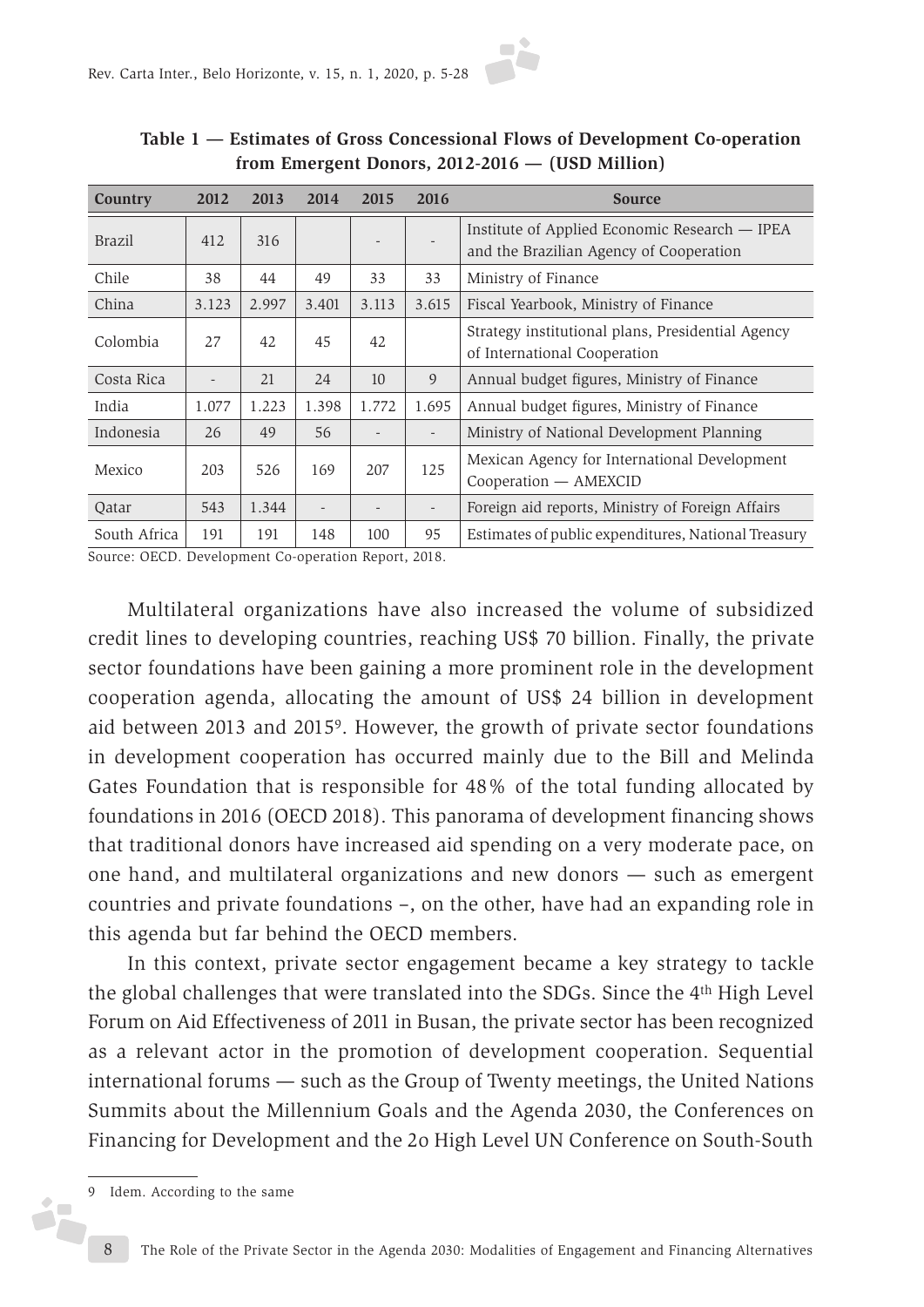Cooperation of  $2019 - BAPA + 40 - also$  call for private sector engagement. With the launch of Agenda 2030, companies were invited to participate in the financing of the development agenda and to adopt corporate sustainable practices in their operations. According to Addis Ababa Action Agenda of 2015, corporations should take part in the development process by investing in areas critical to "sustainable development and by shifting to more sustainable consumption and production patterns".

Examining the role of the private sector in development is a new issue in the field of international relations. There are studies on private transnational environmental governance and few academic references that examine the role of the private sector in development cooperation, but most deal with the role of private foundations that have different missions and business strategies. Other academic references come from the field of business administration, like the work of Porter and Kramer (2011) that defines the notion of shared value to justify the adoption of corporate strategies based on sustainable development concerns. In this scene, most of the concepts that discuss private sector engagement nowadays in the development agenda comes from think-tanks and international organizations. And these definitions are usually related to advocacy, implementation of corporate sustainable practices and roles that consider a direct contribution to development cooperation initiatives in general<sup>10</sup>.

Therefore, this article proposes an analytical framework that consolidates the forms of private sector involvement in the context of the Agenda 2030. Two general categories were identified: corporate awareness for development and active partnership for development. In addition, we propose to examine potential funding mechanisms that could promote the mobilization of companies in line with the financial needs of the SDGs. Our first assumption is that there are many similar concepts presented by distinct think-tanks and international organizations to evaluate the forms of private sector engagement in the development agenda. Secondly, there is need to seek for new indicators that could measure the participation of companies in development in terms of financial support and adoption of corporate sustainable practices. By proposing this framework and possible financial mechanisms, we seek to understand the potential role and limits for private sector engagement in the development agenda.

Drawing on a literature review and analysis of official data, this article unfolds as follows. Initially, it presents an update of concepts and modalities to

<sup>10</sup> See reports from OECD, DIE, North-South Institutes, among others.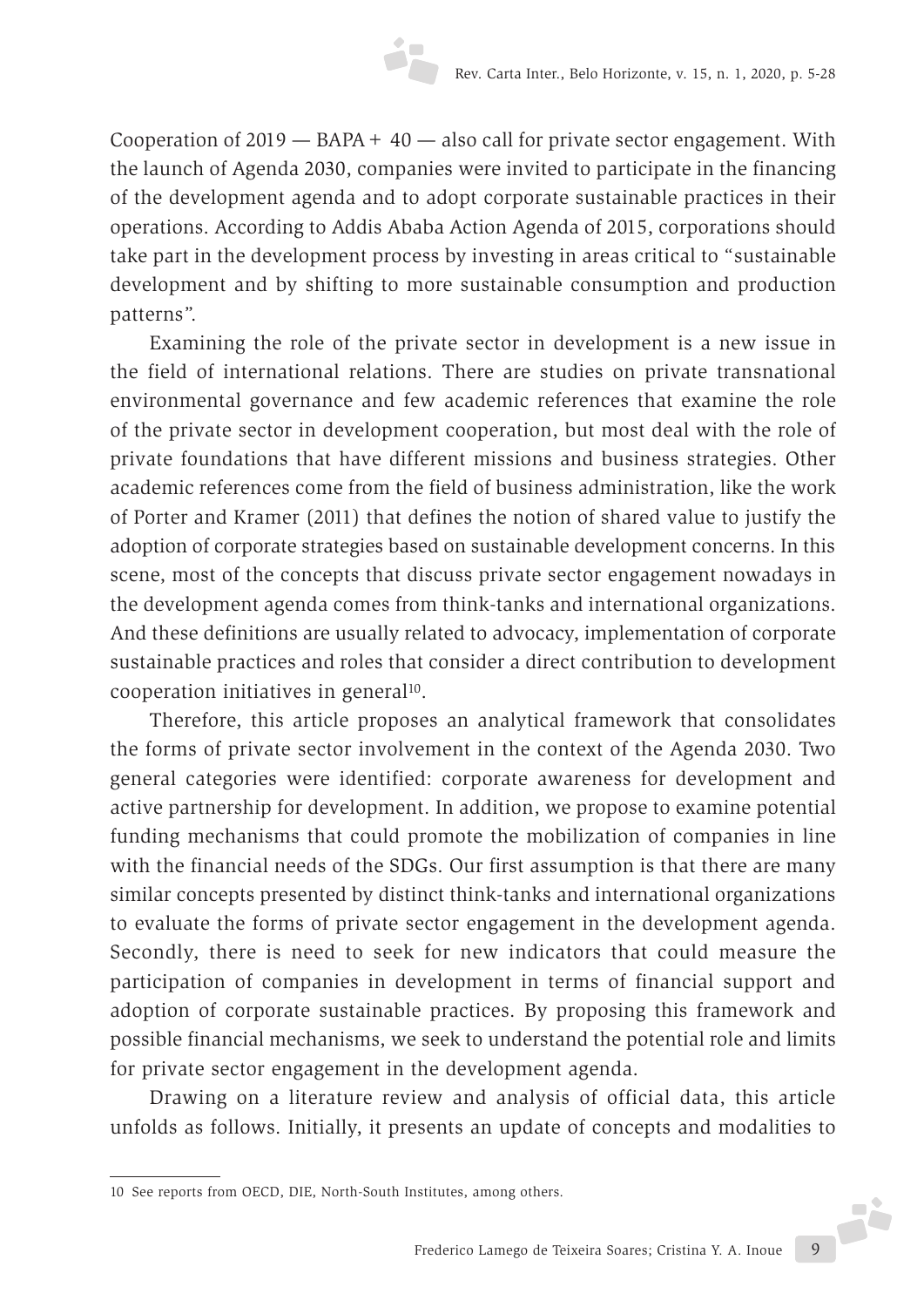

organize the forms of private sector participation in development based on the works conducted by Byiers and Rosengren; Di Bella et al.; Vaes and Huyse and Porter and Kramer. Then, it describes alternative funding mechanisms that could promote private sector engagement with the agenda 2030 in the future. Finally, this article evaluates the role of the private sector on the proposed modalities, using comparative data of the present scenario of development cooperation.

## **The Roles and Modalities for Private Sector Engagement in Development Cooperation**

Before examining the available studies about private sector engagement, it is important to define private companies. In this sense, we consider the following definition introduced by the OECD Co-operation Report of 2016:

> Organizations that engage in profit-seeking activities and have a majority private ownership (i.e. are not owned or operated by a government). This term includes financial institutions and intermediaries, multinational companies, micro, small and medium-sized enterprises, co-operatives, individual entrepreneurs and farmers who operate in the formal and informal sectors. It excludes actors with a non-profit focus, such as private foundations and civil society organizations.

This concept is being used by most international initiatives that are supporting the implementation of the Agenda 2030, like the Global Partnership for Effective Development Cooperation. This is a multi-stakeholder platform that provides guidelines for effective implementation of the SDGs. Another relevant concept regards private sector engagement that is defined by the OECD Co-Operation Report of 2016 as "an activity that aims to engage the private sector for development results, which involves the active participation of the private sector". The definition is broad and includes all modalities (finance, policy dialogue, capacity development, technical assistance, knowledge sharing and research for engaging the private sector in development co-operation from informal collaborations to more formalized and encompasses all sectors (e.g. health, education, private sector development, renewable energy, governance, etc.). According to the same report from the OECD, private sector engagement deals with the capacity to leverage the innovation potential of companies as well as its contribution to finance the SDGs while, at the same time, recognizing the need for financial return for the private sector.

i<sub>r</sub>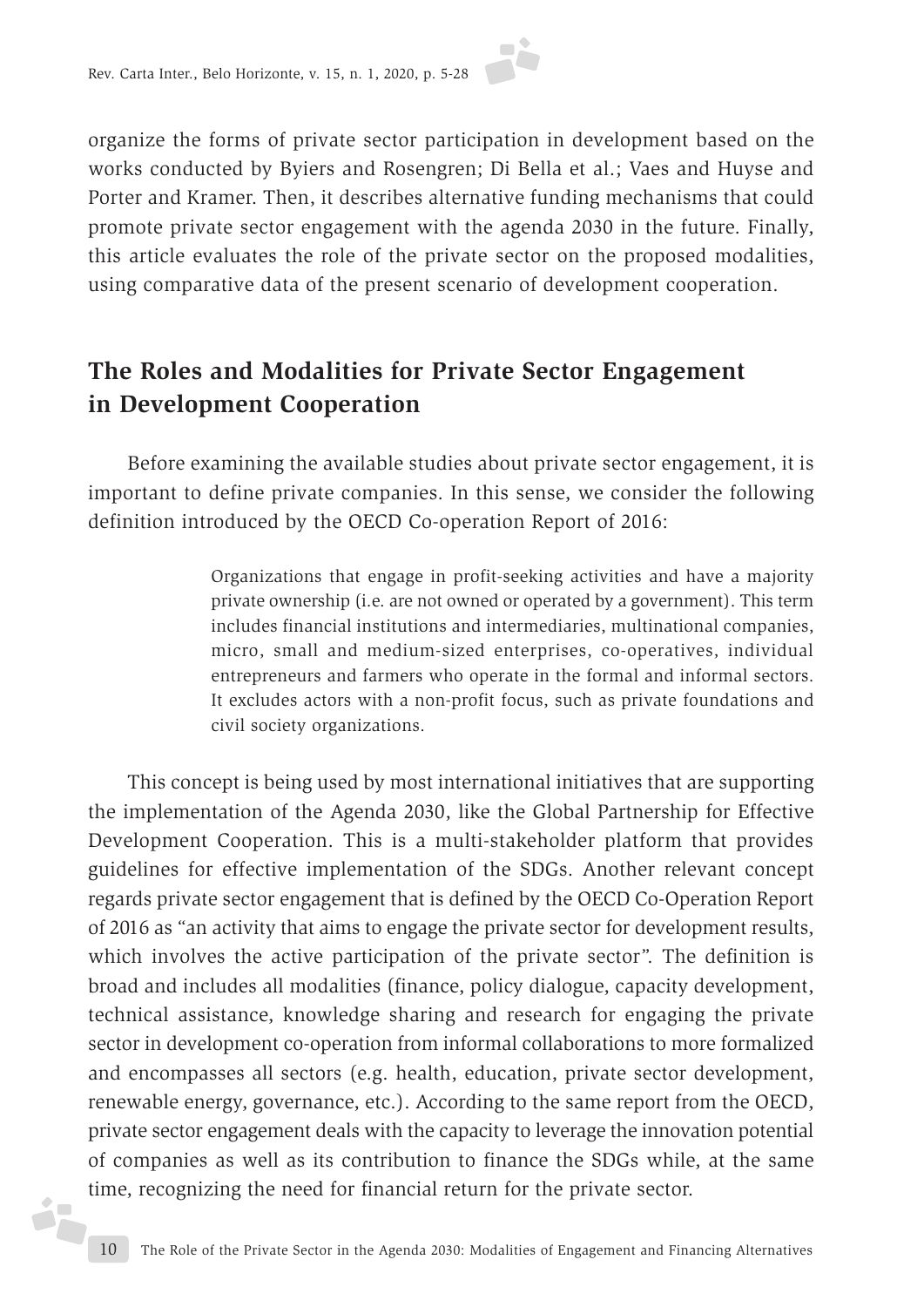In order to understand the companies' motivations to participate in the development agenda, the article of Michael Porter and Mark Kramer (2011) introduces the notion of shared value. Porter and Kramer propose a new business strategy for companies that conciliate the creation of economic value with benefits for society "by addressing its needs and challenges." According to these researchers, business should seek to reconnect the company's success with social development. By pursuing this strategic position, corporations could legitimize business again. They also remember that the notion of shared value goes beyond the adoption of corporate responsibility policies that, on their view, has a limited effect in terms of business stainability. Porter and Kramer indicate that the shared value strategy has a well-defined rationale: companies would seek to reduce profits and margins in the short term in exchange for a long term sustained success.

This concept proposed by Porter and Kramer is being used as guiding principles by international organizations and forums to attract companies to the development cooperation agenda. According to the OECD Development Co-operation Report of (2016):

> Companies that introduce sustainability into their business models are profitable and successful, with positive returns on capital in terms of reduced risks, diversification of markets and portfolios, increased revenue, reduced costs, and improved value of products. Increasingly, investments in developing countries — and even in the least developed countries are seen as business opportunities, despite the risks involved. On the other hand, companies provide jobs, infrastructure, innovation and social service, among others.

The same report from the OECD states that the opening of new potential markets in developing countries and the expansion of global supply chains create an opportunity for transnational companies to adopt a corporate responsible attitude towards local consumers and suppliers. And this understanding implies the introduction of a development perspective on business strategies. In line with the concept of shared value, initiatives such as the Global Compact of the United Nations are also promoting private sector mobilization towards introducing a sustainable development perspective on their business activities.

Based on these definitions, many studies have conceptualized and proposed modalities to understand the role of the private sector in development cooperation. Most of the research come from think-tanks, international organizations and initiatives. Byiers and Rosengren (2012), for example, organize the private sector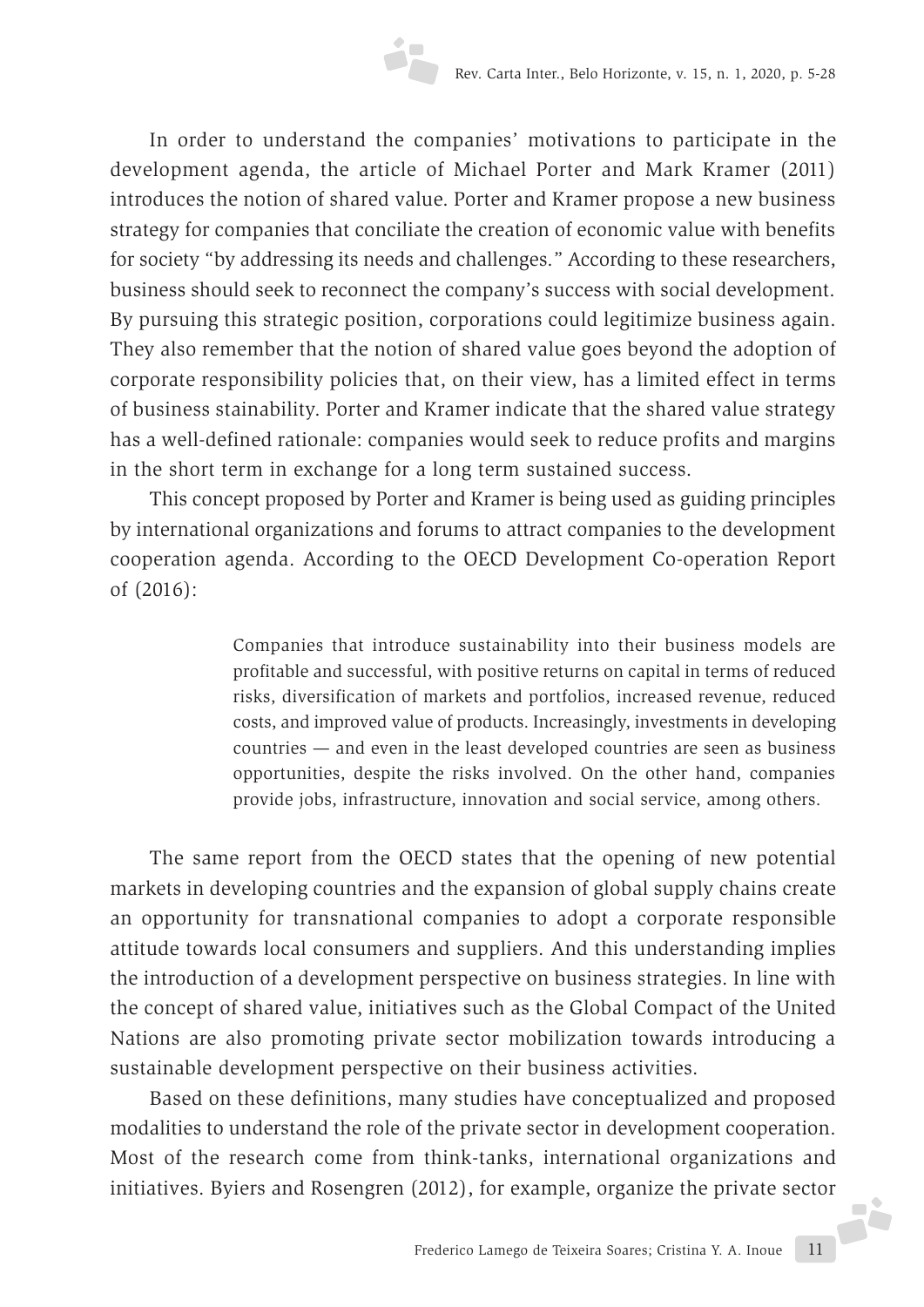engagement in two categories: While the first addresses how companies promote the development of the country's domestic economies and support governments to design and implement policies to stimulate economic transformation through investment, productivity growth, business expansion and employment; the second has to do with donor engagement with international business activities and financing to achieve development objectives.

In a research conducted by the Belgian Institute KU Leuven entitled Private Sector in Development of 2015, Vaes and Huyse analyze the perspectives for the private sector cooperation. According to the researchers, a combination of the following drivers has given visibility for the private sector in the development agenda:

| <b>GLOBAL CONTEXT</b>                                                                                                                                                                                                                                                                                                                                                                                                                                                                                                                                                                                  | <b>DONOR GOVERNMENTS</b>                                                                                                                                                                                                                                                                                                                                                                                                                                                                                                                                                                             |
|--------------------------------------------------------------------------------------------------------------------------------------------------------------------------------------------------------------------------------------------------------------------------------------------------------------------------------------------------------------------------------------------------------------------------------------------------------------------------------------------------------------------------------------------------------------------------------------------------------|------------------------------------------------------------------------------------------------------------------------------------------------------------------------------------------------------------------------------------------------------------------------------------------------------------------------------------------------------------------------------------------------------------------------------------------------------------------------------------------------------------------------------------------------------------------------------------------------------|
| - Increasingly complex cross-boundary problems<br>require complex multi-stakeholder solutions;<br>Financial crisis and the search for alternative<br>financing mechanisms to leverage and<br>compliment public funds for development;<br>- Increasingly scarcity and the expected climate<br>change on food supply shows the need for<br>sustainable business models;<br>Changing expectations from consumers and<br>employees, regarding business practices and<br>the products;<br>Changing attitudes towards entrepreneurship<br>and the introduction of new business ethics<br>and business models | - Assumption that business would be good (or<br>even better) at delivering on aid effectiveness<br>- Assumption that private sector is the driver of<br>growth which in turn will lead to development<br>and poverty reduction<br>- Central role for the private sector in the<br>international cooperation of emerging powers<br>(e.g. BRICS)<br>- International development policy designating<br>private sector as a prominent actor in<br>development cooperation<br>- Neighboring countries or other OECD-DAC<br>donors placing private sector more central in<br>their development cooperation |
| <b>PRIVATE SECTOR</b>                                                                                                                                                                                                                                                                                                                                                                                                                                                                                                                                                                                  | <b>CSOs and NGOs</b>                                                                                                                                                                                                                                                                                                                                                                                                                                                                                                                                                                                 |
| - Globalization and developing markets and<br>business opportunities in developing countries<br>Changing expectations and external pressure<br>from employees, governments, customers and<br>watchdogs regarding business practices and<br>products<br>- Frontrunners experiment (successfully) with<br>new business models<br>- Maintaining supply chain will require more<br>sustainable production methods and linkages<br>with producers<br>- Increasing reporting requirements (e.g. GRI)                                                                                                         | - Financial crisis and the search for alternative<br>financing mechanisms to replace or complement<br>government and public funding<br>- Unable to achieve its mission alone<br>- Increase power, reach and impact of private<br>companies<br>- Increasingly privatized provision of essential<br>services<br>- Increasingly pro-business attitude of<br>development policy<br>- Looking for ways to include poor and<br>marginalized in sustainable product chains<br>- Competing with private sector for development                                                                               |

**Box 1 — Drivers behind the Current Private Turn**

Source: Belgian Institute KU Leuven.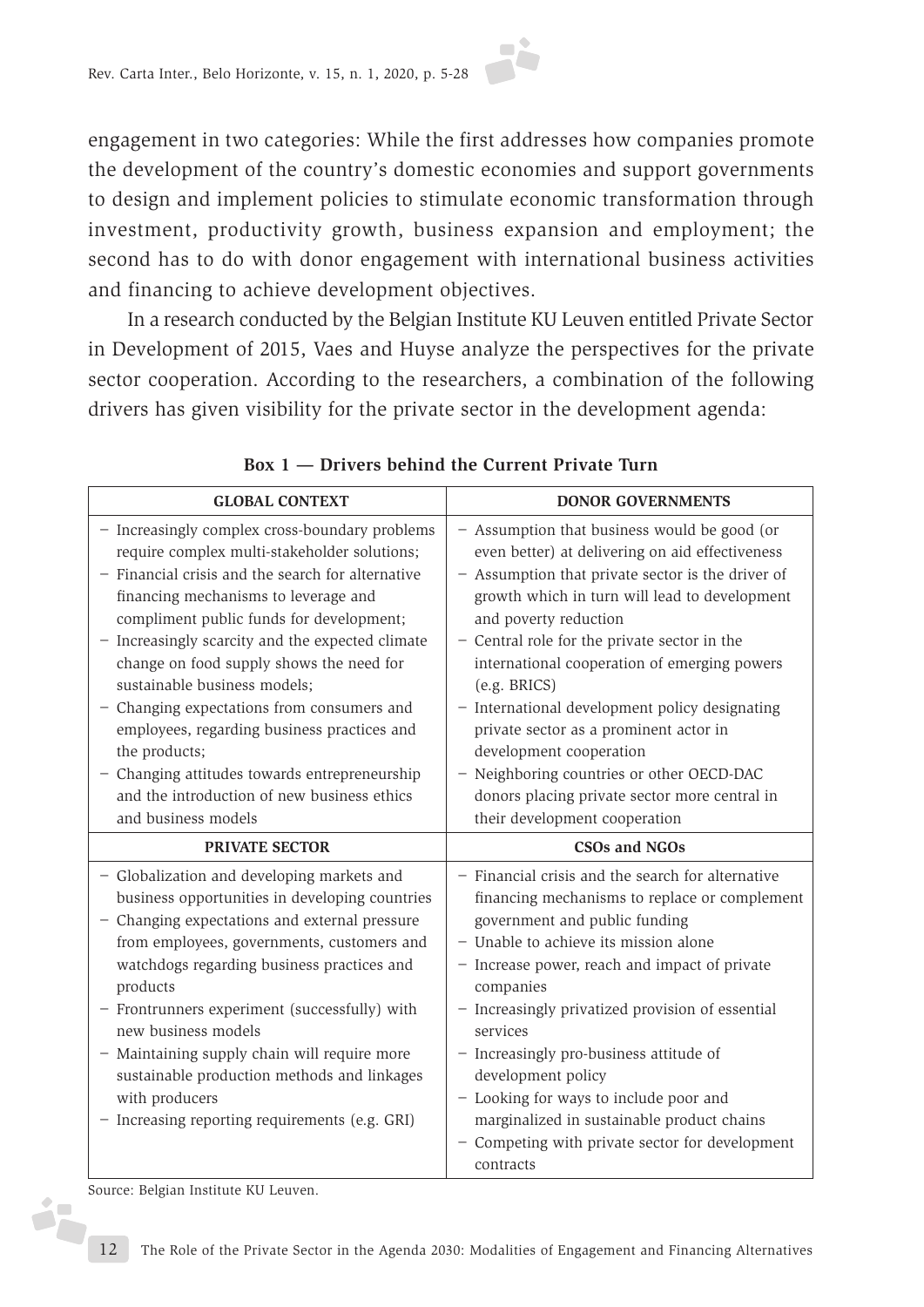The model presented by Di Bella Et al. (2013) goes deeper in the definitions and proposes to classify the various forms of private sector mobilization. These authors published a relevant and detailed study coordinated by the North-South Institute about the private sector engagement in aid initiatives. According to Di Bella Et al., there is a growing perception in the international community about the importance to bring the private sector to play a more active role in this agenda. The private sector can bring innovation and provide financial support for development cooperation. And business strategies can be tied to sustainable development business models that bring profits and promote inclusive growth. This research of the North-South Institute proposes the following roles for the private sector in the development agenda:

#### **Box 2 — Key concepts: Private Sector and Development**

PRIVATE SECTOR DEVELOPMENT: Activities carried out by governments, financial institutions and development organizations geared toward creating an enabling environment for business to flourish. Includes activities by development cooperation actors aimed at increasing private sector investment in developing countries.

PRIVATE SECTOR IN DEVELOPMENT: The roles of and activities carried out by the private sector as part of its regular core business operations that affect development outcomes and economic growth through positive impacts such as job creation, provision of goods and services, and taxation, and negative impacts such as environmental degradation and poor labor practices.

PRIVATE SECTOR ENGAGEMENTS FOR DEVELOPMENT: Instances when engagements with the private sector go beyond the traditional impacts of the private sector in development. Private sector engagements for development include firms' active pursuit of positive development outcomes. This occurs through, for example, funding and/or carrying out development projects, adopting and implementing inclusive business models, aligning core activities to explicitly contribute to the achievement of development outcomes, creating inclusive value chains, adopting and supporting the widespread adoption of responsible business practices in areas such as environmental sustainability and human rights, improving accountability and transparency in business operations, and targeting the transfer of technologies to host communities.

Source: Di Bella Et al (2013).

Di Bella Et al. (2013) remember that these concepts of private sector participation can be combined with the following ways of implementation:

- Political dialogue
- Sharing of knowledge
- Technical cooperation
- Capacity building
- Donations
- Loans

Frederico Lamego de Teixeira Soares; Cristina Y. A. Inoue 13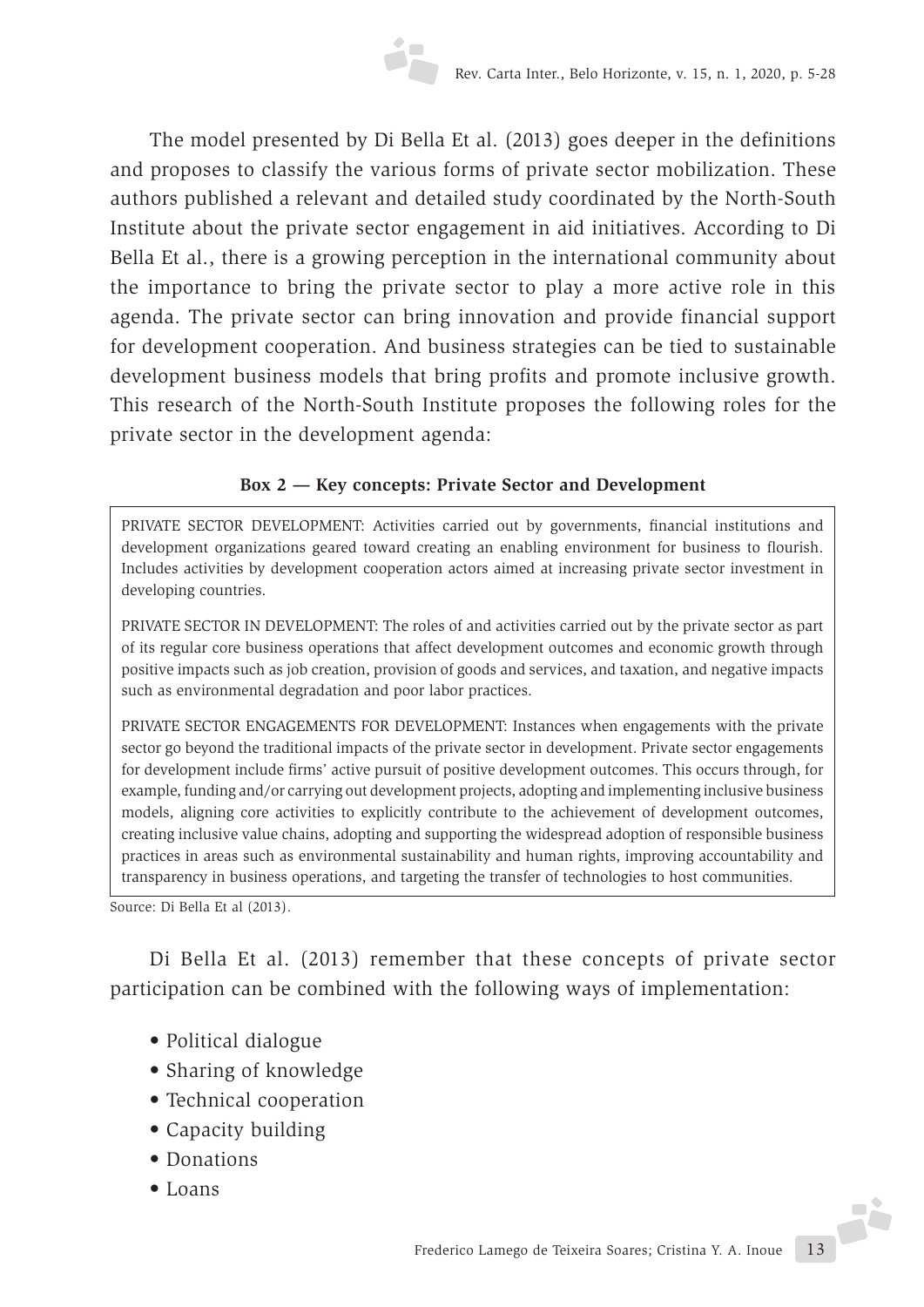Another study from Kindernay and Reilly-King (2013) defines the participation of the private sector in terms of levels of intervention: macro, meso and micro level. Macro level interventions focus on business environment; that is creating the legal, economic and regulatory conditions for business to flourish. Interventions of meso level would be related to making the markets work better by reducing market imperfections through the building of value-chains or through integration of players in the market. And micro is related to interventions in business, people and support services. The Belgian Institute KU Leuven also conducted a research in 2012 to evaluate the involvement of the private sector in selected European Countries and the Flandres region. The authors Vaes and Huyse (2012) indicate a list of ten possible functions for the private sector in the development cooperation agenda:

- 1. Resource provider: financial resources for development initiatives;
- 2. Resource provider: expertise and other strategic resources such as network, data, research capacity;
- 3. Beneficiary: beneficiary of efforts to create an enabling business environment;
- 4. Beneficiary: capacity development, information provision and/or knowledge sharing initiatives that aim to increase capacity to contribute to development goals;
- 5. Beneficiary: beneficiary of financial support that aims to boost private sector activity or investment with particular development impact;
- 6. Beneficiary: executor of contracts for implementing aid projects and programs: (role of subcontractor);
- 7. Target of regulation, lobby or advocacy: the private sector is pushed by global governance institutions, governments or civil organizations to change business practices;
- 8. Reformer: change of existing business models through corporate social responsibility, corporate social accountability or stakeholder value maximization: the private sector adapts its own business model to increase its positive development impact and sustainability
- 9. Developer-implementer: implementation of new, social inclusive or solidarity economy initiatives and business models or initiatives with particular development relevance.
- 10. Participant: taking part in development related policy dialogue or multistakeholder initiatives that aim to influence business and development policy and practice.

j.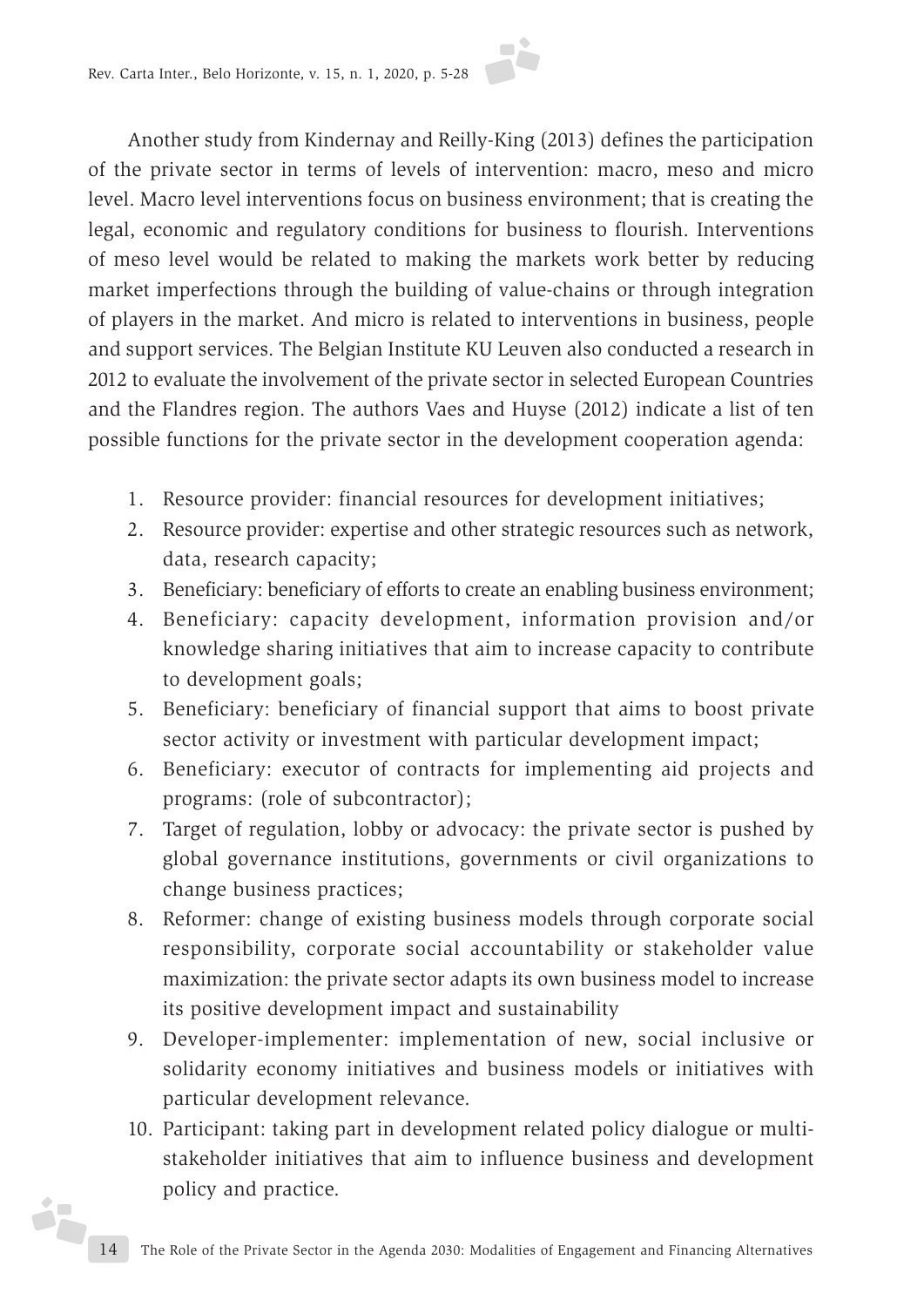The analysis of the models and modalities presented by Byiers and Rosengren; Di Bella Et al. and Vaes and Huyse indicate that the participation of the private sector in the Agenda 2030 could be divided in two well defined categories: Corporate Awareness for Development and Active Partnership for Development. The first contemplates mobilization, advocacy or the introduction of strategies and practices aligned with social and sustainable impacts. The second deals with the roles of resource provider, executor or beneficiary of development cooperation initiatives, usually in partnership with governments or multilateral organizations. Thus, we propose five main roles for private sector engagement for the Agenda 2030, as follows:

| <b>Corporate Awareness for Development</b>     | <b>Active Partnership for Development</b>                  |
|------------------------------------------------|------------------------------------------------------------|
| Corporate Responsible Participant: Private     | Resource provider: Private sector offers financing or      |
| sector introduce practices of corporate        | participate in co-financing initiatives. The provision     |
| sustainable principles. It also includes the   | of financial support considers loans, grants, public-      |
| participation of companies in initiatives to   | private partnerships and the use of new financial          |
| promote the awareness of the development       | schemes - such as blended finance - when linked to         |
| agenda like policy dialogue & multi-           | a development initiative.                                  |
| stakeholder initiatives on development issues. |                                                            |
|                                                | <b>Executor:</b> Private sector takes part in implementing |
| Corporate Reformer: Corporate sustainability   | new, social inclusive initiatives with particular          |
| becomes a key component of the business        | development relevance. It includes coordination of         |
| strategy. Companies also act in the advocacy   | development initiatives that have partnership with         |
| a of sustainable policies in international     | other stakeholders and/or count with public-private        |
| forums. Corporate strategy based on            | financial mechanisms. The execution of development         |
| sustainable practices include innovative       | initiatives contemplates sharing of knowledge and          |
| services and products that generate value      | capacity building with the use of innovative practices.    |
| for customers and local capacity building      |                                                            |
| and social and economic development.           | Beneficiary- private sector is a beneficiary of the        |
| Companies adopt the notion of shared value     | results of development projects and programs. It can also  |
| in their global strategies as to sustain long  | include the promotion of private sector development as     |
| term presence of their business activities.    | a result of technical cooperation initiative.              |

**Box 3 — Proposal of Modalities for Private Sector Participation for the Agenda 2030**

Source: based on Byiers and Rosengren; Di Bella Et al.; Vaes and Huyse; and Porter and Kramer.

The proposed notion of Corporate Awareness for Development is well in line with the definitions of Di Bella et al. since it has a direct relation with the positive impact that can be generated by private sector actions. We propose to divide this category into two modalities: Corporate Responsible Participant and Corporate Reformer. The role of Corporate Responsible Participant is the first stage of private sector involvement with the development agenda. It considers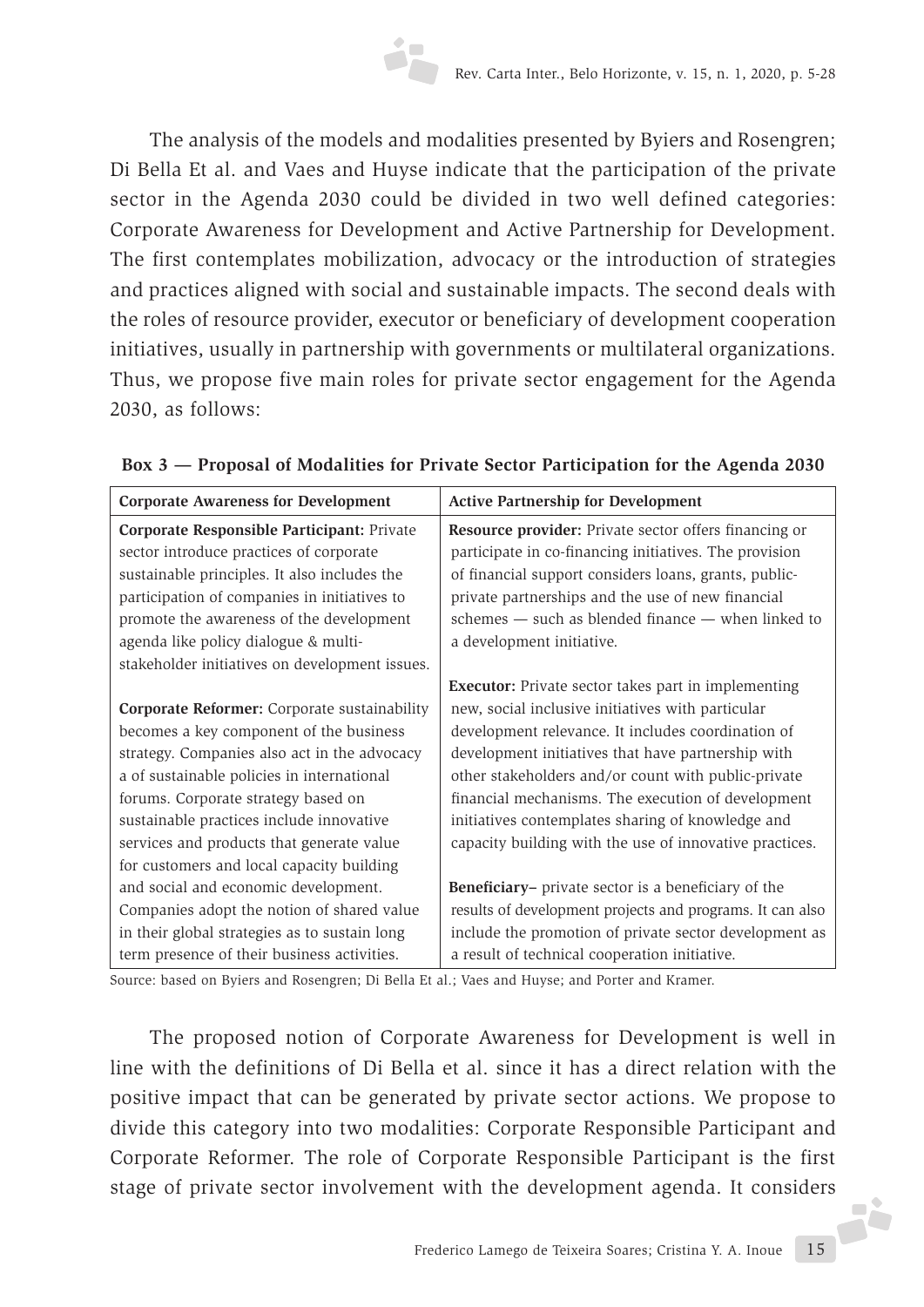the adoption of corporate sustainability measures by companies. As an example, the establishment of the *Global Compact Initiative by the United Nations* is one of the many initiatives aimed to promote the development agenda through the introduction of corporate governance principles. This initiative mobilizes almost ten thousand companies from more than 164 countries and propose guidelines for companies to follow in line with the SDGs.

The Corporate Reformer is a modality that deepens the participation of the private sector in the development agenda. Also, it includes measures to promote better corporate sustainability practices and ways to address positive impacts. The promotion of a sustainable development agenda becomes a key component in the companies' strategy. According to Ioannou and Serafeim (2019), the adoption of strategic sustainability practices is significantly and positively associated with both return on capital and expectations of future performance. Companies also have an active role in the design of policies related to private sector engagement in international forums. The concept of shared value proposed by Porter and Kramer is also an integral part of global strategies of the corporate reformers.

In this context, there are new financial mechanisms that can address company's interests to invest in sustainable initiatives. To Dalberg (2014), innovative financing is shifting from the fundraising approach to the delivery of positive social and environmental outcomes. In this scene, the growth of impact investment funds follows this direction. And a growing number of investors are expressing a desire to "do good while doing well." These are impact investors, who seek opportunities for financial investments that produce significant social or environmental benefits. Private funds which invest in companies that promote social impacts is another example of the role of resource provider. The Rise Fund measures impact investment in 30 key outcome areas, aligned with the United Nations Sustainable Development Goals — SDGs through a measurable evidenced-based, quantifiable assessment. For each potential investment, an indicator called Impact Multiple of Money  $(IMM)^{TM}$  aims to estimate a company's potential for positive impact that is used for investment selection criteria (Addy Et al. 2019). Environmental, social and governance principles are part of the investment diligence and the decision process. These are examples of organizations of the New Economy that are able to reconcile business with sustainable development concern.

The Active Partnership for Development deals with a more direct role of companies in the implementation of initiatives that are in line with the Agenda 2030. It considers institutional arrangements of the private sector with

d.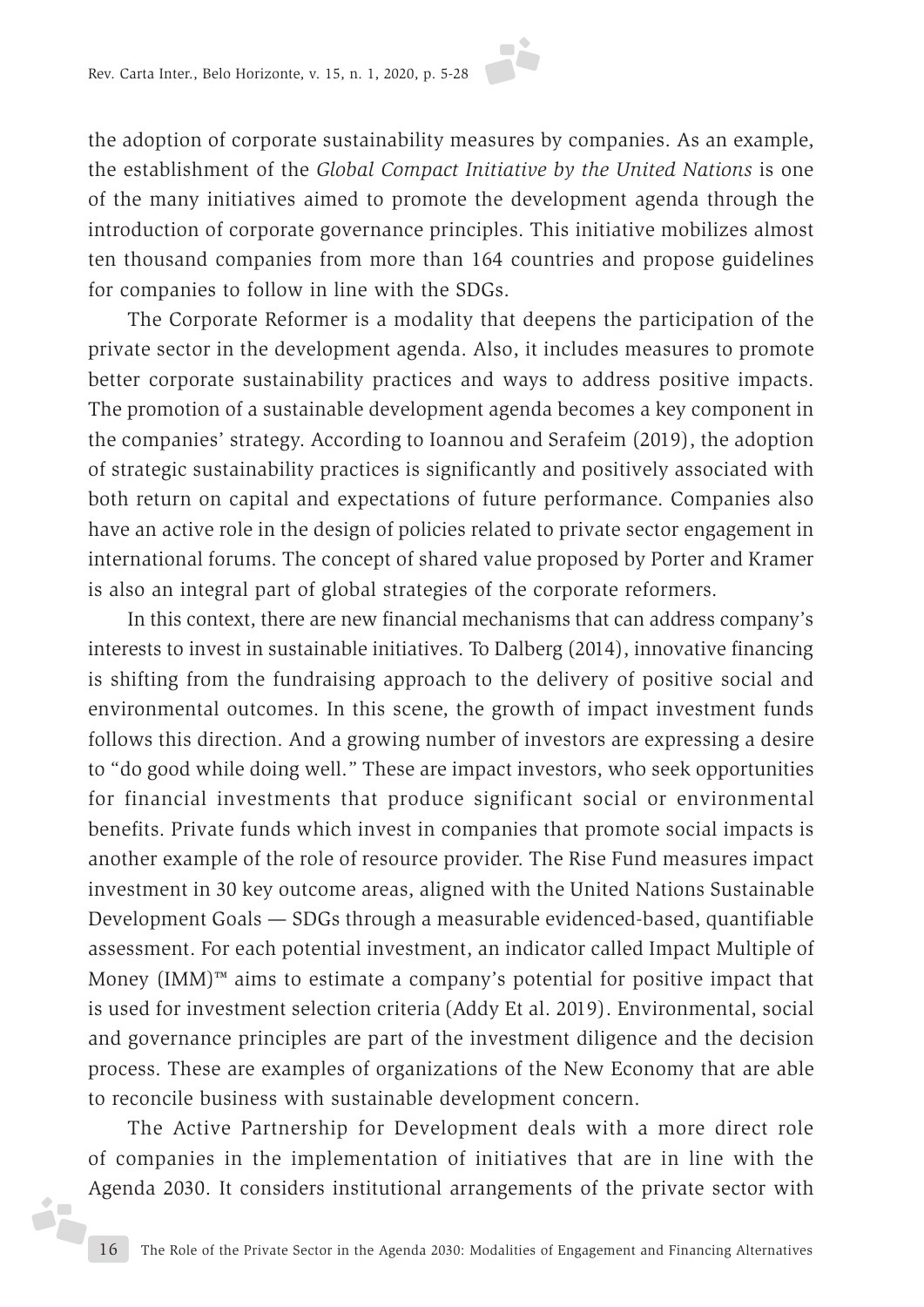governments, multilateral organizations and non-profit institutions engaged in development cooperation initiatives. These arrangements consist in the establishment of governance mechanisms, public-private partnerships, institutional arrangements and financial mechanisms that can be allocated by companies to tackle development challenges. In this context, the *Global Partnership for Effective Development Cooperation* is an example of a global governance mechanism that provides practical guidance and shares knowledge to boost the development impact, supporting country-level implementation of the internationally-agreed development effectiveness principles. It counts with high level representatives from governments, international organizations, civil society and the private sector that are effectively participating in the implementation of the development agenda. In April 2019, the Global Partnership launched guidelines to stir private sector participation in the development agenda.

We propose to divide this category into three distinct roles: resource provider, executor and beneficiary. The resource provider contemplates the allocation of resources by the private sector through funding mechanisms and institutional arrangements. Foundations of transnational companies are among one of the main relevant actors of this modality, according to Di Bella Et al. Major corporations have established foundations that act on behalf of those companies or are responsible for implementing their corporate responsible strategy. Therefore, they do not act as independent corporations and thus could be included in the definition of private sector, according to Di Bella Et al. (2013).

In addition, public-private partnerships — PPPs could be one of the attractive ways to seek extra resources from companies for the Agenda 2030. PPP is a contract between a government and a private company under which the private company finances, builds and operates some element of a service that was traditionally considered a government domain. PPPs are typically employed to implement infrastructural projects when public budgets are constrained. For Thamer and Lazzarini (2015), PPPs should not be mistaken with other types of acquisition of public services since they consider a cooperative and risk sharing initiative between the government and the private sectors. Properly managed, they may also improve public service efficiency through technical expertise provided by the private sector. Usually, a partnership agreement is signed between the public and private organizations "to mitigate the level of risk-taking for all parties and create a win-win situation".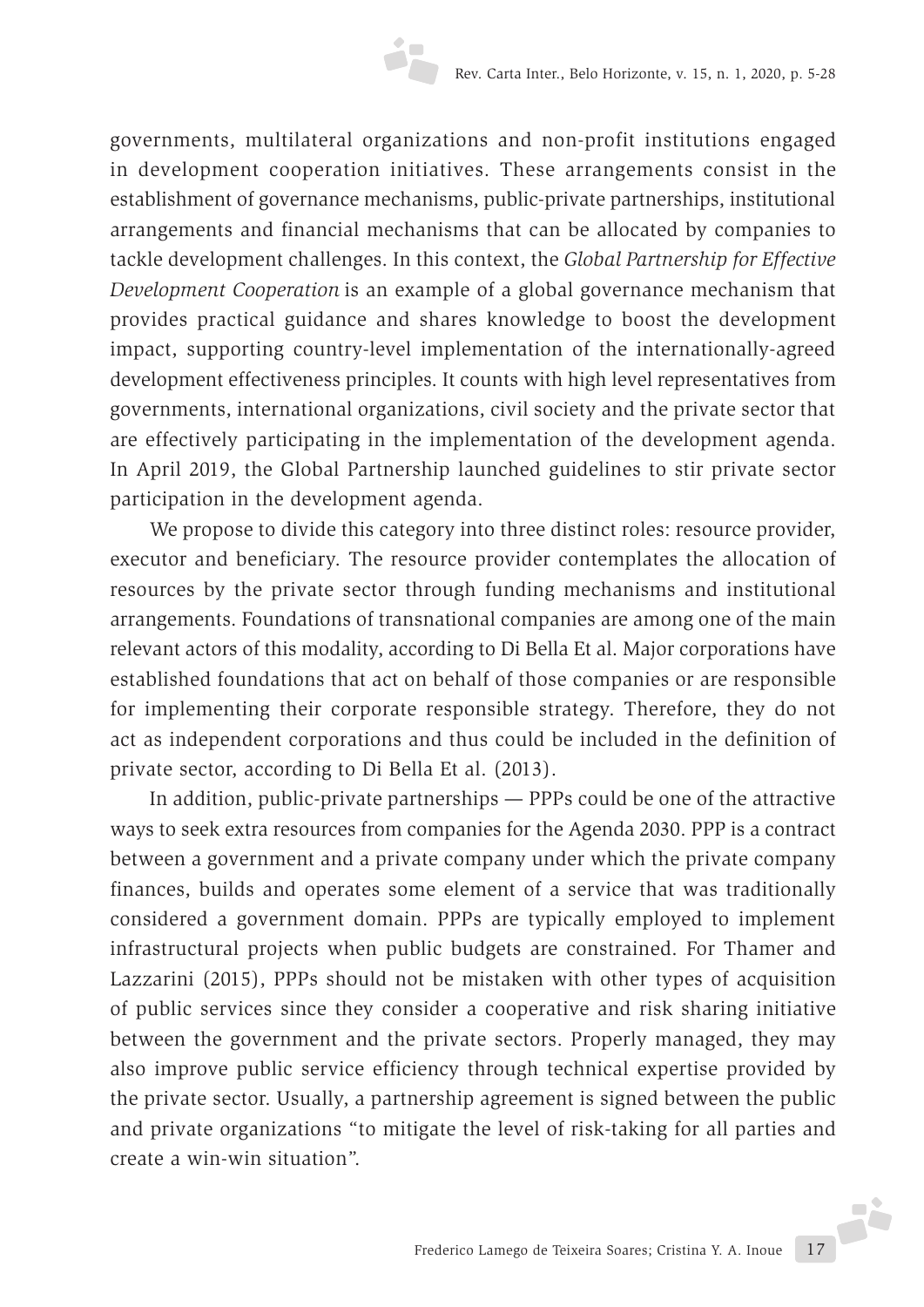Developing agencies are fostering the use of PPPs to attract companies in development cooperation initiatives. For example, the Japan International Cooperation Agency (JICA) has defined policies to foster partnerships with Japanese corporations to promote local business development (Hayashi 2014). JICA has a series of ODA schemes to support private business in developing countries in line with the SDGs. According to Hayashi (2014):

> With this increased interest on the part of Japanese business in developing countries, the government has developed programs of support for these companies. Among these support programs are ODA schemes providing companies with the resources to initiate a business in developing countries, which would address social problems in these countries. The government is working on the assumption that acceleration of overseas operations by Japanese companies potentially contributes not only to the economy of the countries concerned, but also to Japan's national interests.

The role of resource provider also contemplates new funding mechanisms such as blended finance that have a variety of models and consists in mobilizing capital investment through public-private partnerships. This type of funding mechanism seeks alternatives to leverage private investments with a limited amount of official development assistance. For the OECD, blended finance is the strategic use of development finance for the mobilization of additional finance towards sustainable development in developing countries. Blended Finance refers to a financing package comprised of concessional funding provided by development partners and commercial funding provided by financial institutions and co-investors. Blended Finance solutions can provide financial support to a high-impact project that would not attract private funding on strictly commercial terms because the risks are considered too high and the returns are either unproven or not commensurate with the level of risk. It also reduces risks for the private sector initiatives that are in line with public interest. According to Voituriez Et al (2017):

> In this respect, lending most traditionally involves combining a variety of instruments — basically loans and grants — from a single institution. This type of blending translates into subsidized loans and represents the core business of development finance institutions such as the European Investment Bank, the French Development Agency, and German Development Bank KfW.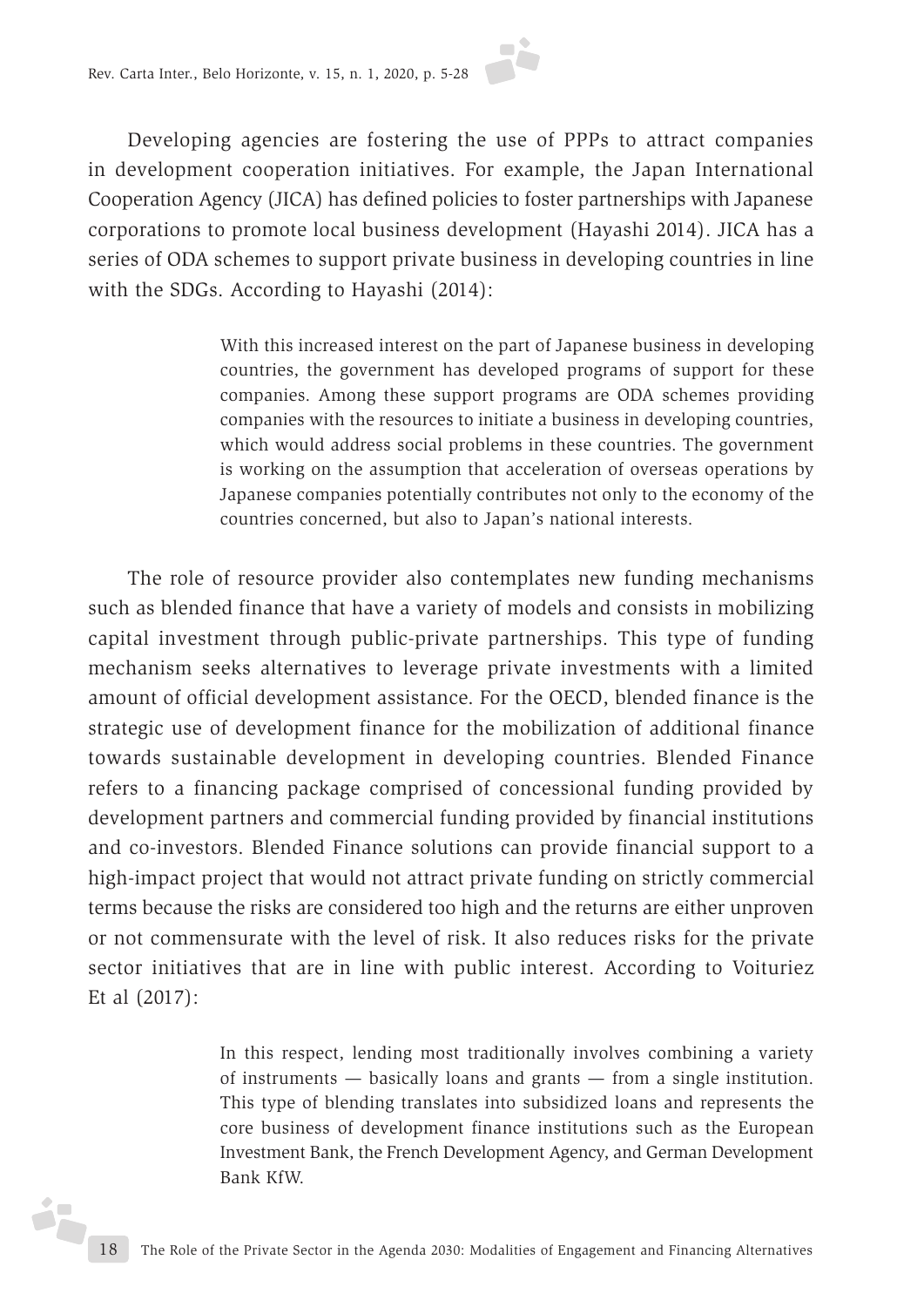The establishment of blended finance schemes consider the use of different financial instruments as follows:

#### **Box 4 — Private Sector Engagement Through Development Cooperation: instruments**

Grants: cash or in-kind transfers which do not generate debt for recipients

Debt instruments: cash or in-kind transfer which incur in debt for the recipient

Mezzanine finance: transfers that incur in debt or preferred stock, as subordinated loans, preferred equity or hybrid instruments

Equity and shares in collective investment vehicles: investment through collective mechanisms to reach regions that would not be attractive for sole or long-lasting investments.

Guarantees and Liabilities: risk-sharing mechanism: the guarantor pays part of the entire amount due on a loan, equity or other instrument to the lender/investor in the event of non-payment by the borrower or loss of value in the case of investment.

Source: BRICS Policy Center (2018).

Frederico Lamego de Teixeira Soares; Cristina Y. A. Inoue 19 The role of executor contemplates an active role of companies in designing and implementing new social inclusive initiatives in partnership with the public sector. The implementation of public-private partnerships schemes is also part of this category. The *executor* mobilizes technical and financial resources (usually grants) and coordinates projects that promotes capacity building and knowledge transfer in line with development challenges. Consultancy companies, for example, compete for public funding and grants to implement projects in developing countries. The Palladium Consulting Group (http://thepalladiumgroup.com) and Mckinsey (http://www.mckinsey.com) — among other players — are examples of global consultancies that develop business activities implementing capacity building projects in developing countries. In the case of the Palladium Consultancy Group, there is a list of development cooperation initiatives that are funded by different development agencies like the British and the Australian. In addition, there is an extensive emphasis on evaluation in order to demonstrate and monetize positive impacts. Many cooperation agencies also mobilize the private sector to support their execution activities. In the case of Brazil, the National Service for Industrial Training — SENAI is one of the main partners of the Brazilian Cooperation — ABC. SENAI is a private non-profit organization that promotes skills development for the industrial sector in Brazil and has established more than nine technical schools in Africa, Latin America and East Timor. In Germany, there is an extensive list of consultancy and non-profit organizations that also act on behalf of the German Cooperation Agency — GIZ implementing their development agenda.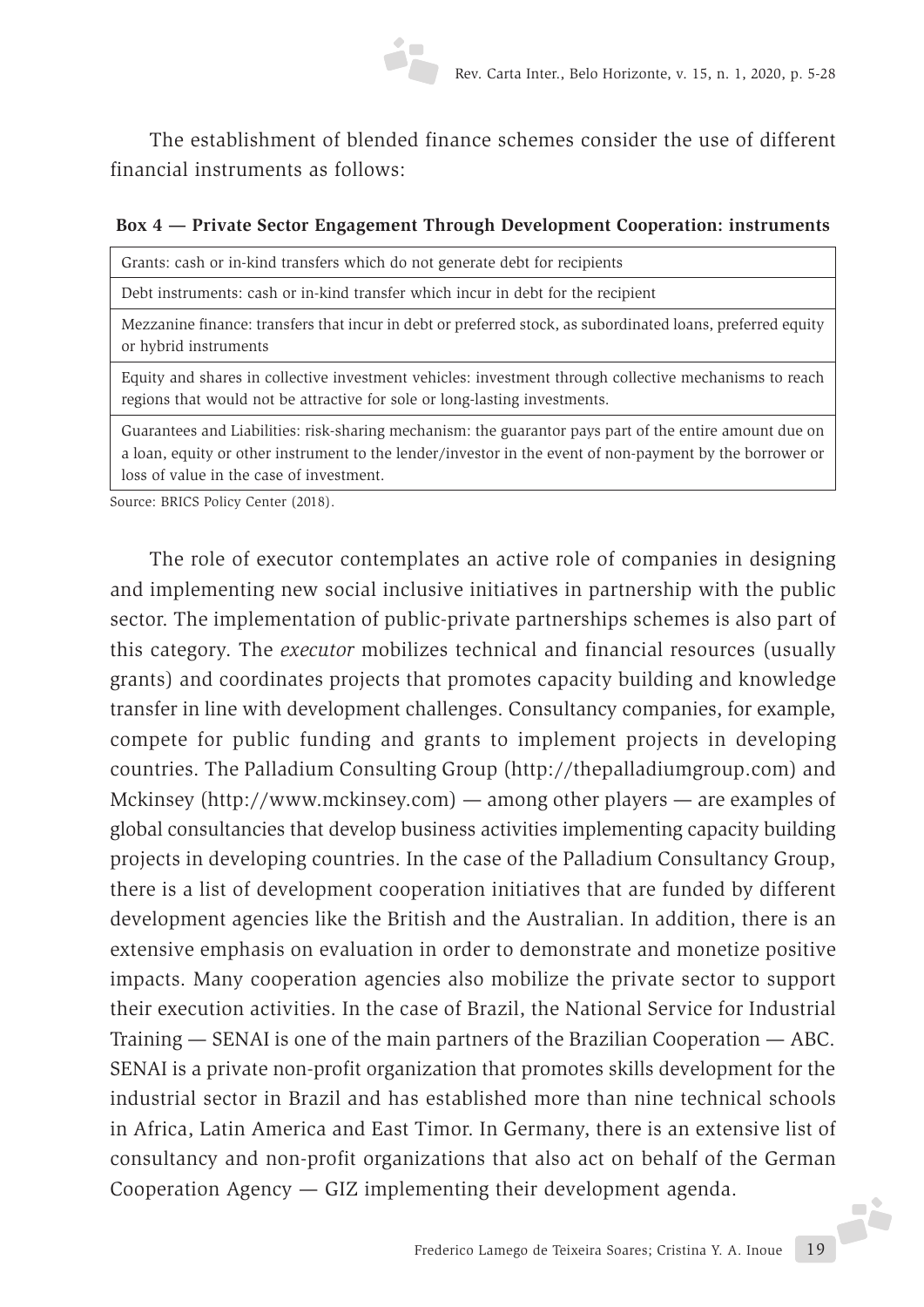Finally, the role of beneficiary consists of private sector actors — usually from developing countries — that benefit from the results of development initiatives. It also includes the notion of private sector development presented by Di Bella Et al. (2013). Beneficiary institutions take part in the development initiatives seeking to absorb know-how and capability to deliver products and services that foster social and economic development.

The categories proposed above can facilitate the understanding of possible ways through which the private sector has been engaging in the development agenda. Together they encompass an analytical framework intended to highlight the different roles that companies can play in the implementation of the Agenda 2030. Such roles can vary from a socially responsible company carrying on its business activity to a more active one of a development-partner.

## **Examining the Recent Private Sector Engagement in Development Cooperation**

In this part of the article, we propose to conduct a preliminary evaluation of the current engagement of private corporations in the Agenda 2030 based on the available data. The intention is to identify future ways to measure the mobilization of companies through indicators or examples aligned with the proposed modalities of private sector engagement.

In regard to the role of Corporate Awareness for Development**,** foreign direct investments are presently one of the only indicators to demonstrate the volume of corporate investments carried out by companies. Although the use of FDI is an important measure of economic growth, it does not provide a complete picture of the promotion of development agenda in terms of social and economic impacts. Nevertheless, FDI is the largest source of external finance for many developing economies, according to the IMF<sup>11</sup>. It is also more stable than other cross-border financial flows, such as portfolio investment and cross-border bank loans, according to data presented by the International Monetary Fund — IMF (Figure 1). FDI can enhance productive capacity, transfer know-how and generate employment, particularly when it creates linkages with domestic suppliers and help local companies integrate into international value chains.

ó,

<sup>11</sup> IMF Annual Report 2019: our connected world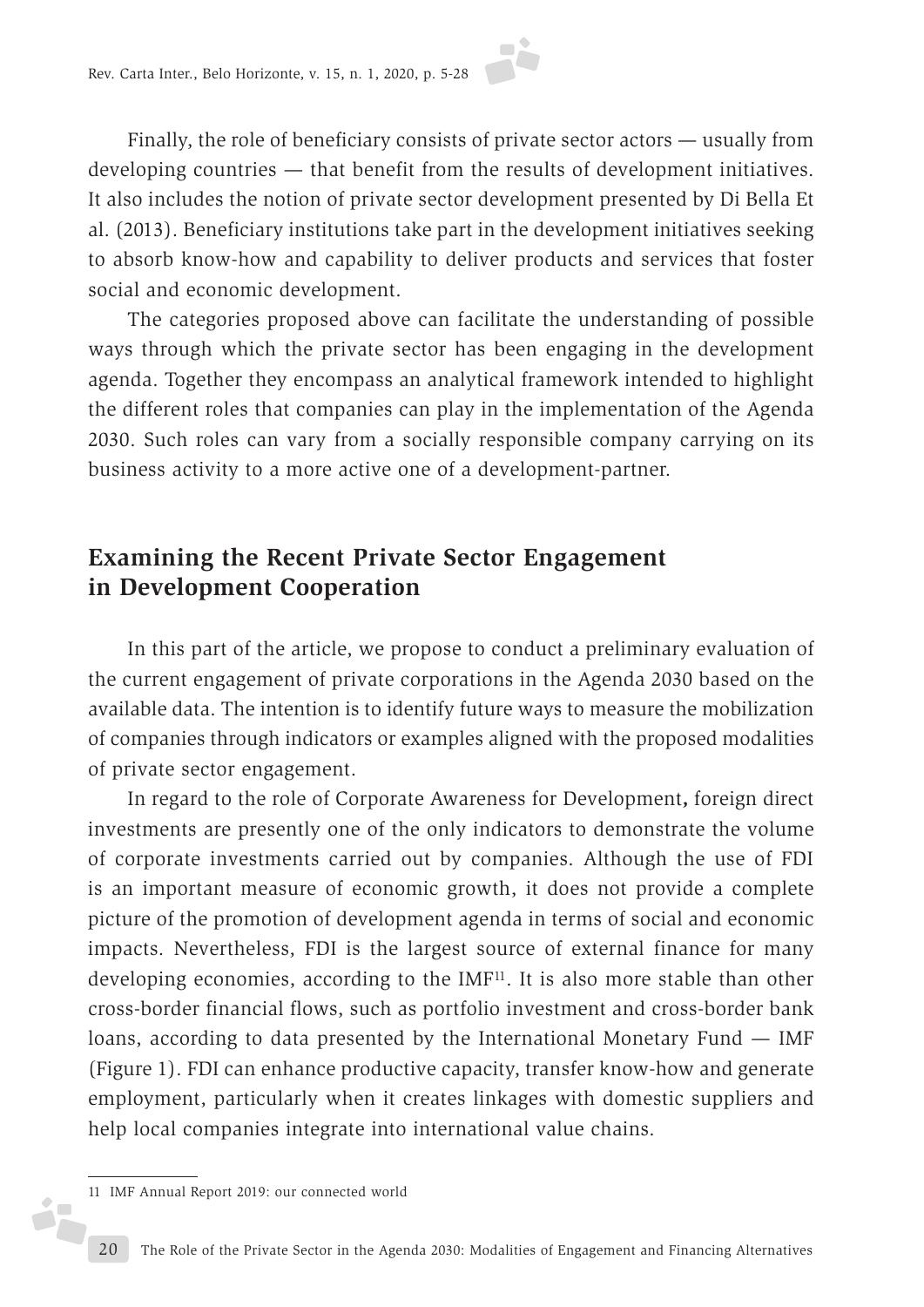

**Figure 1 — Trends in Cross-border Net Financial Flows to Developing Countries and Economies in transition (US\$ Billions)**

Source: IMF World Economic Outlook database, October 2016 and UN/DESA calculations*.*

Figure 2, below, shows the evolution of foreign direct investments — FDI from developed countries to developing countries. Looking at the figure 2, the rise of foreign direct investment — FDI has been moderate. China is responsible for the biggest share of inflows of FDIs in the period 2008-2016, while investments in developing economies in the African continent and the Americas total less than US\$ 30 billion in 2016. Although there are no frameworks available to identify the percentage of the investments allocated to the development agenda, these figures indicate that the volume sent by companies to the developing countries is far behind the needed amount projected by the Agenda 2030.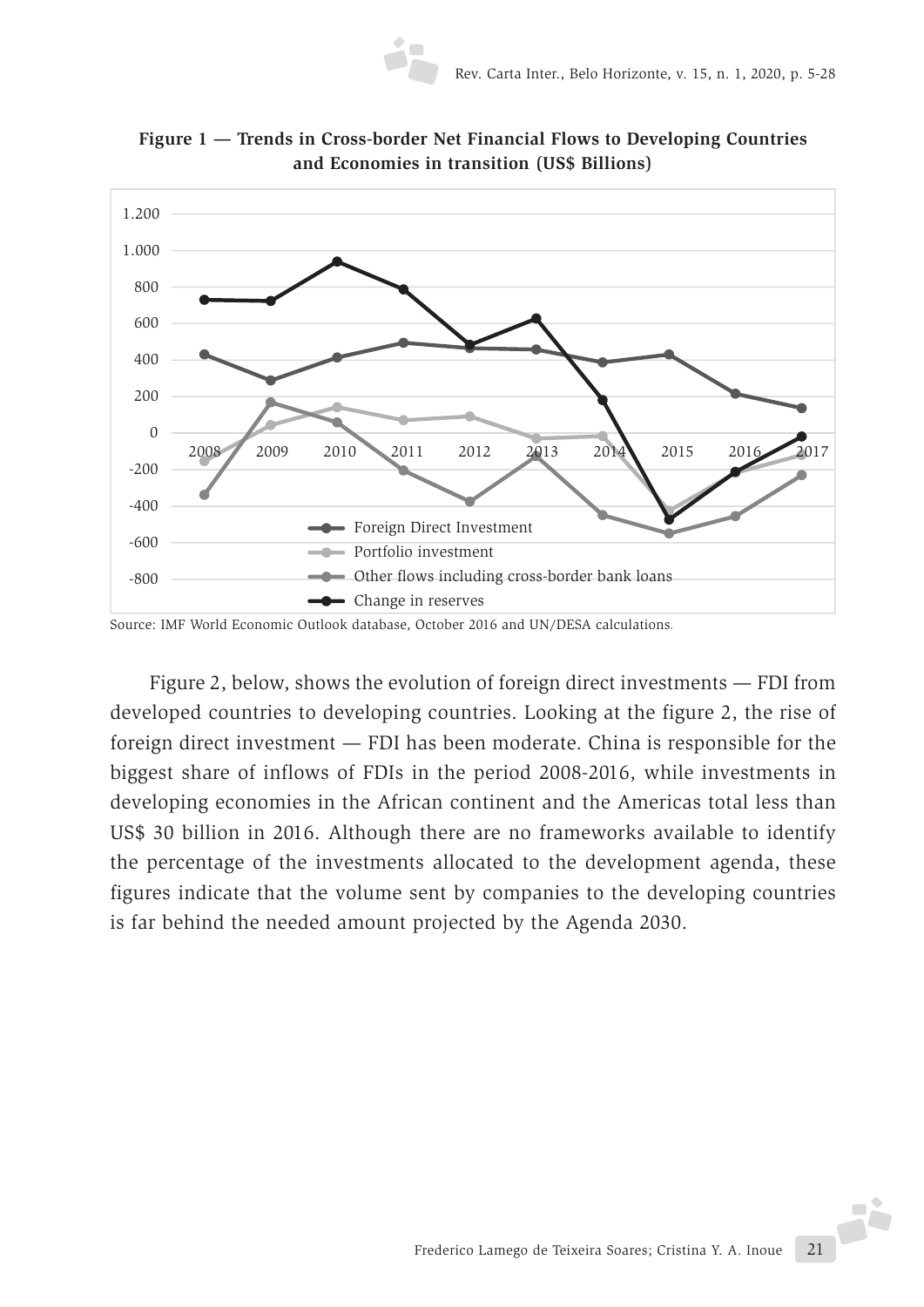



In this context, Berger and Sebastian (2019) from the German Development Institute — GDI defends that governments should foster ways to attract FDI aimed to improve environmental and social conditions. It proposes policies that could stimulate links between foreign and domestic firms to improve local business and governance, thus leading to a sustained development. According to the German thin-tank, the World Trade Organization is promoting discussions with developing countries to design an International Invest Facilitation Framework — IFF. Also, GDI indicates that developing countries have made limited progress to implement facilitation measures to attract foreign investments. The GDI proposes six recommendations to foster FDI to developing countries:

- 1. Bridge the implementation gap by providing capacity building.
- 2. Strengthen developing countries' negotiation capacities.
- 3. Respect the policy space of developing countries.
- 4. Focus special and differential treatment on longer implementation periods.
- 5. Include a commitment by home countries to support their investors' responsible-business conduct.

Source: UNCTAD Data Base.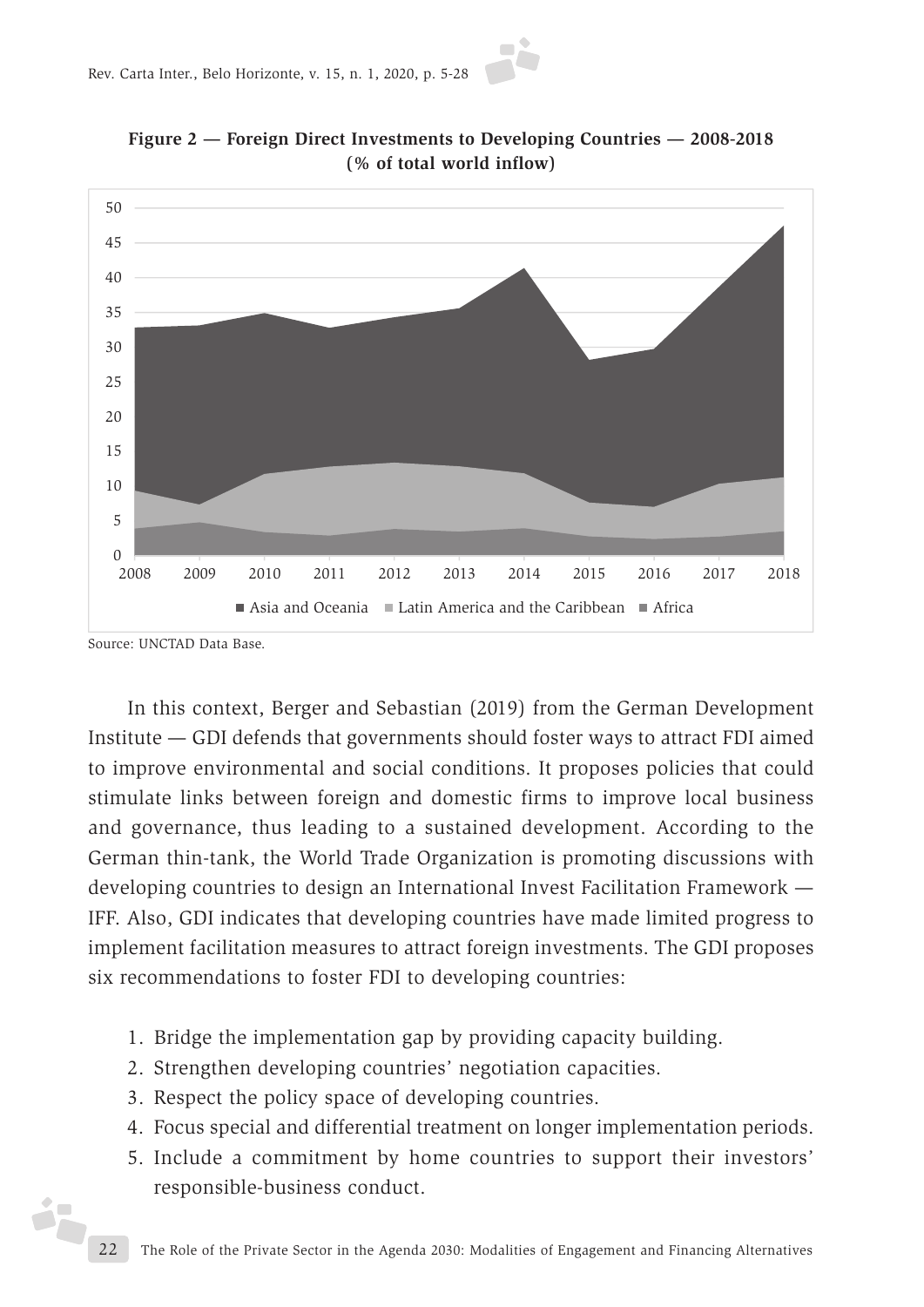6. Establish international cooperation mechanisms and increase inclusivity by supporting multi-stakeholder processes.

In regard to impact investment, a recent report by the International Finance Corporation  $-$  IFC (2019) evaluates the size of this market. According to this study, there are two segments that contribute to measurable positive social and environmental impact. According to the IFC:

> The first is privately managed debt and equity funds, which manage about US\$ 71 billion. The second is development finance institutions (DFIs), like IFC, which have a mandate to invest in commercial returns to achieve development impact. The group of 25 DFIs that share common impact metrics manage about US\$ 742 billion. Beyond these two segments, two intriguing asset classes have the potential to contribute to measured impact. First, green and social bonds, which may contribute additional financing to firms generating positive environmental and social impacts, have grown rapidly to a USD 456 billion market. Second, shareholder engagement strategies in public equities, which are a USD 8.4 trillion market, can be deployed to influence firms towards greater impact.

However, the IFC remembers that the rapid growth of the field of impact investing has been accompanied by questions about how to assess impact, as well as concerns about potentially unrealistic expectations that social impact and market-rate returns can be simultaneously achieved. Nevertheless, there is a great expectation that impact investment can be further stimulated through the introduction of regulations and incentives for companies. As an example, impact investment funds like the TPG Growth and the Rise Fund already count with resources to invest in sustainable responsible projects of around US\$ 14 billion and US\$ 2,1 billion respectively<sup>12</sup>. TPG Growth have, for example, a great focus on sustainability and proposes "responsible investing" through the life cycle of their projects.

In addition, an extensive list of financial mechanisms could support development cooperation. Voituriez et al. (2017) indicate that the volume of private and public savings amounts US\$ 22 trillion and financial assets US\$ 218 trillion. Institutional investors held assets estimated in US\$75-85 trillion. Pension funds, life insurance companies and sovereign wealth funds have financial assets

<sup>12</sup> Para https://www1.folha.uol.com.br/empreendedorsocial/2018/09/so-filantropia-e-governo-nao-irao-resolveros-problemas-diz-investidor-social.shtml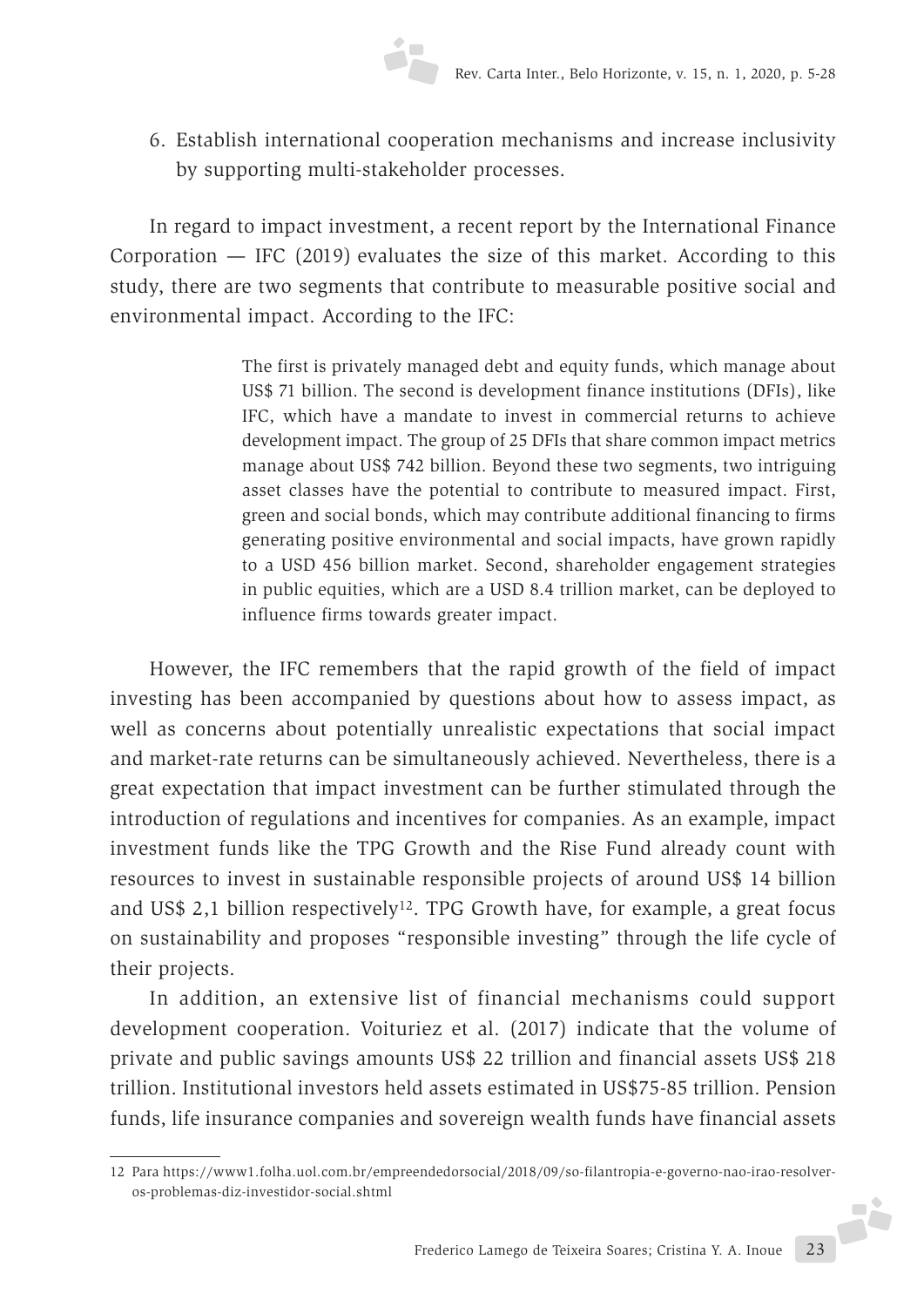that totals US\$ 60 trillion<sup>13</sup>. These are examples of funding mechanisms that can give bright perspectives for the aid financing agenda in the future. The question lies on how governments can mobilize the private sector and these mechanisms to be directed to the development agenda. Also, there is a need to define metrics to establish a correlation between the SDGs and the development initiatives to be funded by new financial schemes.

In the case of the corporate responsible and the corporate reformer roles, there is no available data to evaluate, for example, the motivations for companies to introduce business strategies aligned with the development agenda. Nevertheless, Ioannou and Serafeim (2019) indicate that 93% of the largest 250 companies in the world are publishing corporate sustainability reports. Both authors also indicate that 78% of these companies include and/or integrate sustainability information in their (audited) annual financial reports, according to a study coordinated by KPMG in 2017. Through qualitative research, this information could be of relevant use for future policy making as well as to promote further engagement and awareness of the private sector.

When analyzing the Active Partnership for Development, information to quantify and measure private sector engagement through the roles of executor and beneficiary is dispersed. As an example, annual reports from developing agencies — like the Japanese Agency of Cooperation — JICA and the German Development Cooperation Agency — provide examples of partnerships with companies with the amount spent in projects. In regard to the modality resource provider, the OCDE (2020) has informed that USD 48.4 billion was mobilized from the private sector in 2018 by official development finance interventions carried out by development banks. This amount remains modest in scale since it represents less than a quarter of total aid assistance spent in the same year.

This figure has a great potential to growth when compared with the total allocation of resources spent by PPPs in the world. According to the UNCTAD (2016), PPP funding for infrastructure projects in developing countries has totaled approximately US\$ 159 billion in 2013. According to the same report, PPP investment has been concentrated in relatively few countries and sectors. Almost 60% of the total private participation in projects recorded in developing countries were in (by order of magnitude) China, Brazil, the Russian Federation, India,

ó,

<sup>13</sup> Based on information from the Intergovernmental Committee of Experts on Sustainable Development of the United Nations.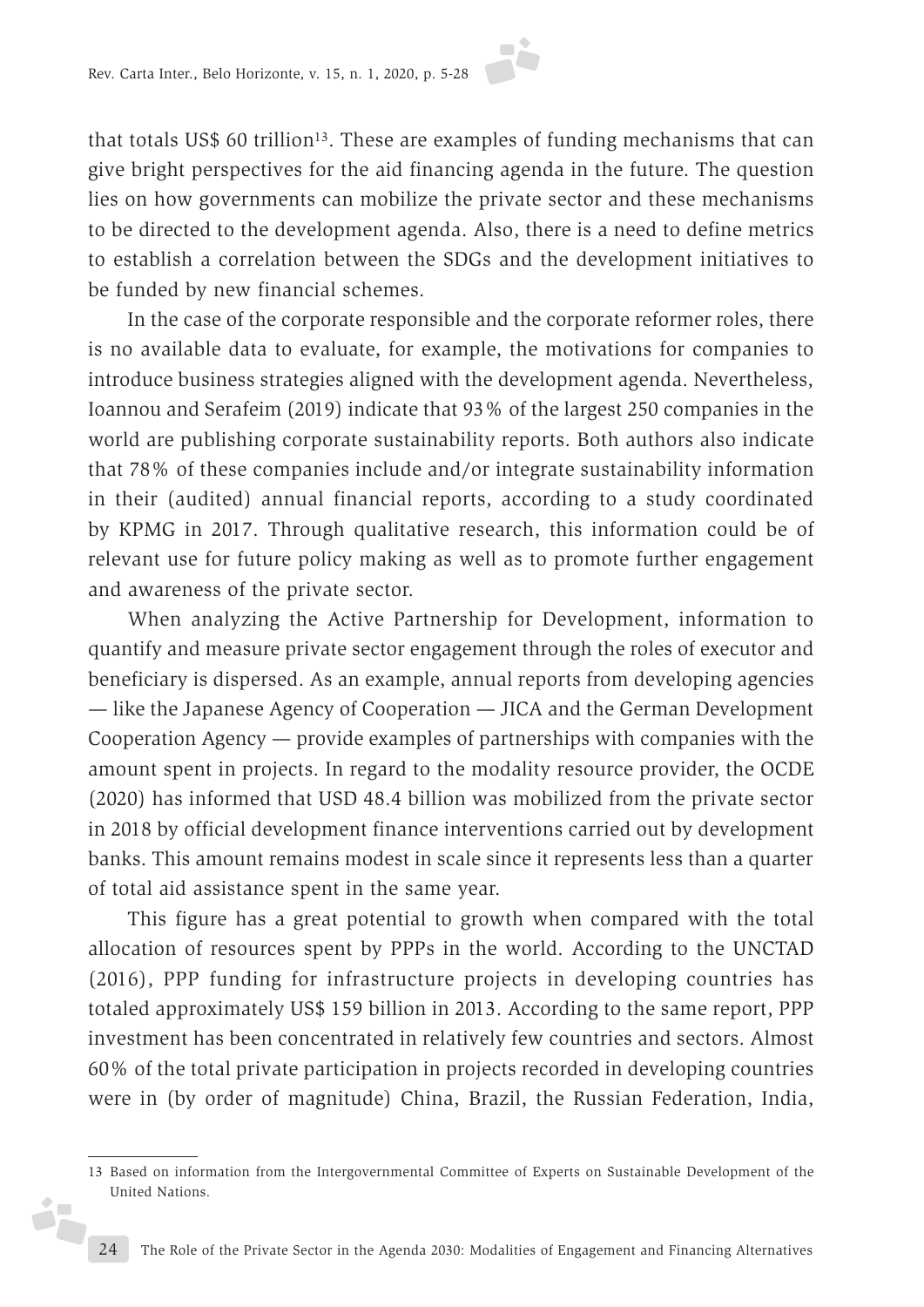Mexico and Turkey. This indicates that PPP investors act in the same rationale as institutional investors, preferring large and dynamic markets to the more vulnerable economies where financing needs are greatest. Only 10% of the total went to Africa, although in sub-Saharan Africa investments have been steadily rising (primarily because of investments in telecoms) (UNCTAD 2016).

In regard to private foundations, the OECD has published a special report about their role in the development agenda entitled Private Philanthropy for Development in 2016. According to the OECD, the total flow of the 143 private foundations reached the amount of US\$ 24 billion in the period 2013- 2015. This report points out that more than 81% of the total funding are concentrated in around 20 foundations that are in its majority American organizations. This amount is also far below the resources allocated by official sources of development assistance.

The biggest organization sponsoring aid development is the Bill and Melinda Gates Foundation that has allocated over US\$ 11,6 billion in the period 2013-201514 and is responsible for  $48\%$  of the total funding allocated by foundations<sup>15</sup> with a special focus on health projects. Other foundations have also an increasing participation in the development agenda. The Rockefeller Foundation focus its core business in the sustainable development objectives related to food, health, energy and jobs, mobilizing similar amount of funding16. In addition, the JP Morgan Foundation has structured a global initiative to promote skills development in the workplace after the financial crisis of 2008. This program called *New Skills at Work* started in the US and it was then expanded to other countries with resources totaling US\$ 250 million<sup>17</sup>. These foundations act in partnerships with other donor and recipient countries funding or executing development projects.

## **Conclusions**

The objective of this study was to propose a framework that organizes the modalities of private sector engagement in two main categories: **Corporate Awareness for Development and Active Partnership for Development**. It goes in the direction of enabling the establishment of indicators in the future. The

<sup>14</sup> See The Bill and Melinda Gates Foundation ( 2016).

<sup>15</sup> OECD (2018).

<sup>16</sup> See Rockefeller Foundation (2016).

<sup>17</sup> See JP Morgan & Chase (2017).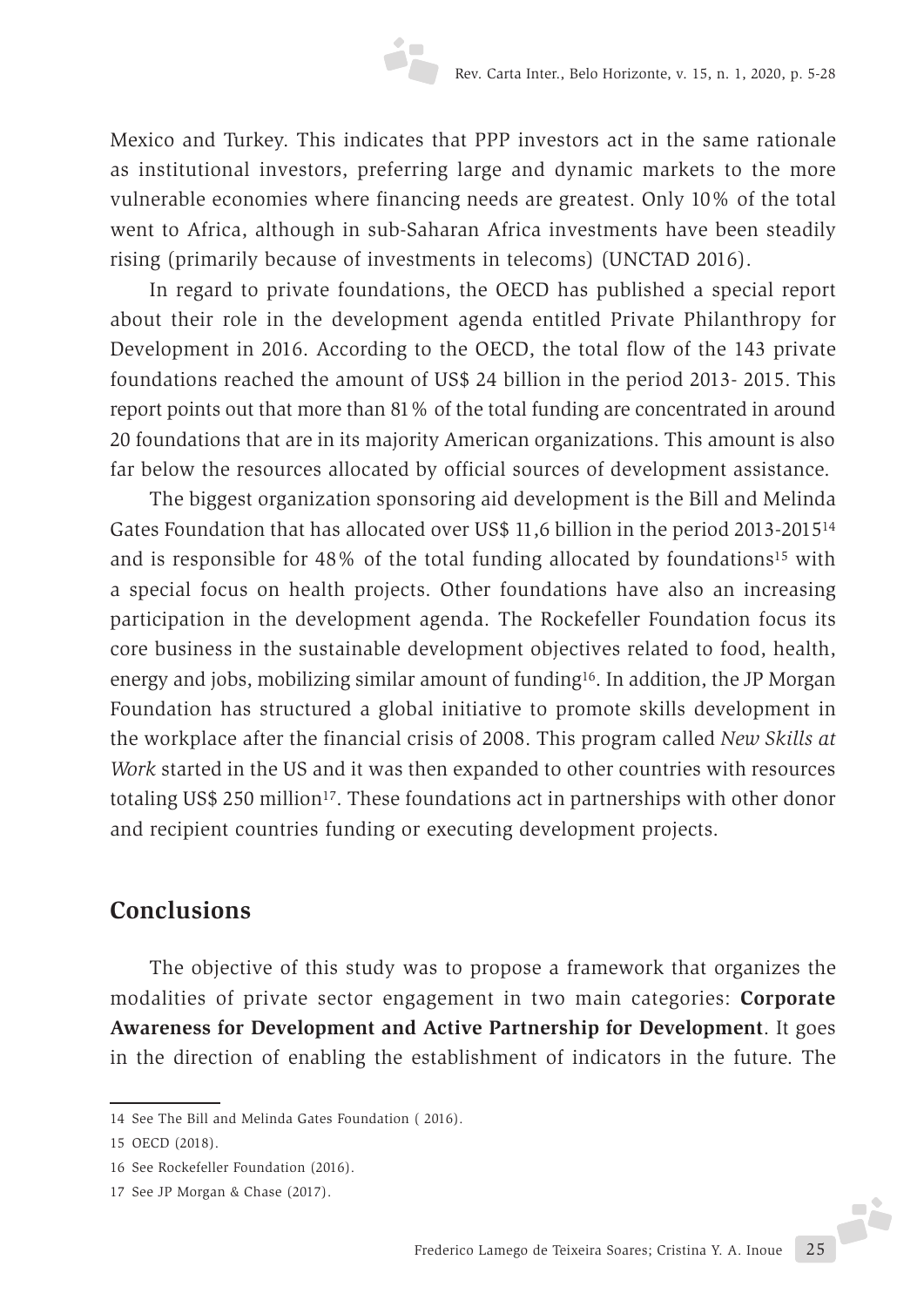proposed framework for private sector engagement shows that the participation of the private sector in development cooperation can occur in different ways and through distinct mechanisms. The available data provides a partial estimation of the private sector engagement in the development agenda. And it indicates that private sector still plays a reduced role in the implementation of the Agenda 2030 when we compare the volume allocated by PPPs and by Private Foundations in relation to the total resources spent on aid assistance by official sources. Further studies should detail and propose future indicators to facilitate a deeper comprehension of the private sector participation based on the proposed framework. In this scene, future studies can propose methods to analyze if the SDGs are being fulfilled as a direct or indirect contribution of the private sector. The establishment of criteria to identify the percentage of FDI allocated to the development agenda will also be relevant.

The launch of the Agenda 2030 with its Sustainable Development Goals — SDGs has provided a great opportunity to promote awareness to the challenges of our planet and to mobilize the private sector. In this sense, initiatives that stimulate corporate sustainable practices, such as the Global Compact and the Global Partner for Effective Development Cooperation, are positive ways to promote awareness and effective engagement of the private sector. However, the figures available indicate that there is a huge gap between the present funding allocated versus the estimated goals of the Agenda 2030. Therefore, there is an urgent need to test and mobilize new funding mechanisms in order not to compromise the SDGs. This research has indicated that the shared value strategy could be a way to promote private sector engagement with a market rationale. We have also pointed out examples of financing mechanisms that imply a concerted effort between official donors, multilateral organizations and the private sector. These examples give a promising perspective to address the development challenges posed by the Agenda 2030 with private sector engagement. When companies act in this direction, they become true reformers.

### **References**

j.

Addy, Chris; Chorengel, Maya; Collins, Mariah; Etzel, Michael. (2019). Calculating the value of impact investing in *Harvard Business Review Jan-Fev* (2019). Cambridge: HBS. Byiers, B.; A. Rosengren. (2012). *Common or conflicting interests?* Reflections on the Private Sector (for) Development Agenda (ECDPM Discussion Paper 131). Maastricht: ECDPM.

26 The Role of the Private Sector in the Agenda 2030: Modalities of Engagement and Financing Alternatives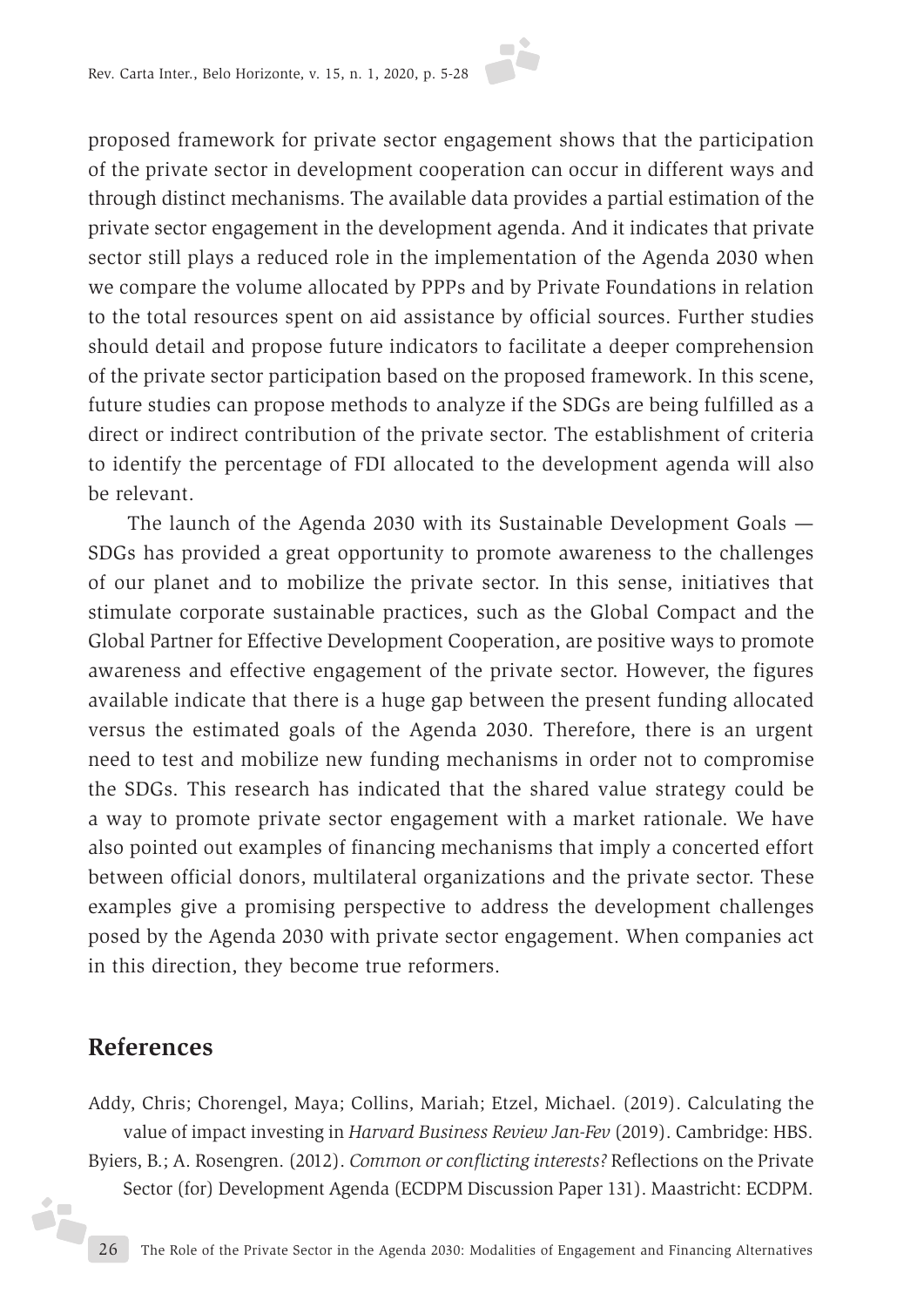- BRICS Policy Center. (2019). *Private sector engagement through development cooperation*. Fact Sheets. Rio de Janeiro: BRICS Policy Center.
- Dalberg. (2014) *Innovative Financing for Development*. Scalable Business Models that Produce Economic, Social and Environmental Outcomes.
- Di Bella, José; Grant, Alicia; Kindernay, Shannon *et* Tissot, Stephanie. (2013). *Mapping Private Sector Engagements in Development Cooperation.* Research Report. Canada: North-South Institute.
- Berger, Axel; Sebastian Gsell. (2019). How can an international framework for investment facilitation contribute to sustainable development? In *Briefing Paper 15/2019*. Bonn: German Development Institute DIE.
- Huyse, H; Vaes, S. (2012). *Development Cooperation in 2020*: Leuven: HIVA –KU Leuven.
- Johnston, Lauren; Rudyak, Marina. (2017). China's 'Innovative and Pragmatic' Foreign Aid: Shaped by and now Shaping Globalization in Song, L., Garnaut, R., Fang, C., & Johnston, L. (Eds.). (2017). *China's New Sources of Economic Growth: Human Capital, Innovation and Technological Change*. Australia: ANU Press.
- Bill and Melinda Gates Foundation. (2016). *Annual Report*. Seattle: available at <https://www.gatesfoundation.org/who-we-are/resources-and-media/annualreports/annual-report-2016>.
- GIZ.(2015). *Integrated Company Report.* Eschborn: GIZ.
- Hayashi. (2014). Japan: Partnership at a turning Point in B. Tomlinson (ed.). 2014. *The Reality of Aid 2014*. Filipinas: IBON International.
- Huyse, H., & Vaes, S. (2012). Development Cooperation in 2020? Leuven: HIVA KU Leuven.
- International Finance Corporation. (2019). *Creating Impact: the Promise of Impact Investment*. Washington DC: IFC.
- International Monetary Fund. (2016). *World Economic Outlook database*. Washington DC: IMF.
- International Monetary Fund (2019). *IMF Annual Report 2019: our connected world.*  Washington DC: IMF.
- JICA. (2016). *Annual Report*. JICA: Tokyo.
- JP Morgan and Chase. (2017). *Corporate Responsibility Report: Model for Impact*. New York: JP Morgan and Chase. Avaliable at: <https://impact.jpmorganchase.com/content/ dam/jpmc/jpmorgan-chase-and-co/documents/2016-JPMorgan-Chase-CR-Report.pdf>.
- Kindernay, Shannon, and Fraser Reilly-King. (2013). Investing in the Business of Development: Bilateral Donor Approaches to Engaging the Private Sector. Ottawa: The North-South Institute and Canadian Council for International Co-operation.
- Frederico Lamego de Teixeira Soares; Cristina Y. A. Inoue 27 Ionnou, Ioannis and Serafeim, George. (2019). Corporate Sustainability: A Strategy? Working Paper 19-065. Cambridge: HBS.